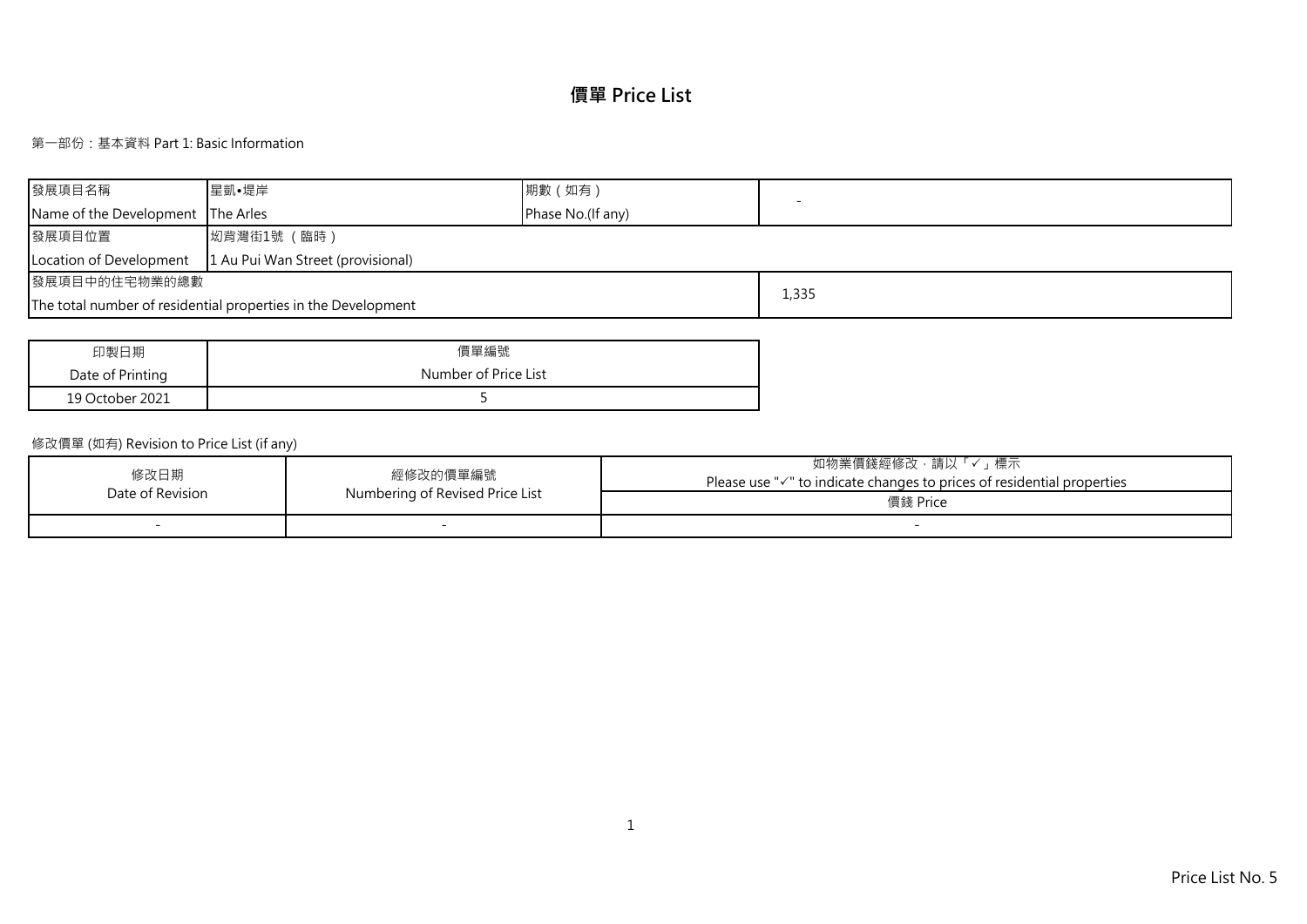|                       | 物業的描述<br>Description of<br><b>Residential Property</b> |              | 實用面積<br>(包括露台·工作平台及陽台 (如有))<br>平方米 (平方呎)<br>Saleable Area                           | 售價 (元)<br>Price (\$) | 實用面積<br>每平方米/呎售價<br>元·每平方米<br>(元·每平方呎)                               |                                            |                  |                | Area of other specified items (Not included in the Saleable Area) | 平方米 (平方呎)                | 其他指明項目的面積 (不計算入實用面積)<br>sq. metre (sq.ft.) |            |                          |               |            |
|-----------------------|--------------------------------------------------------|--------------|-------------------------------------------------------------------------------------|----------------------|----------------------------------------------------------------------|--------------------------------------------|------------------|----------------|-------------------------------------------------------------------|--------------------------|--------------------------------------------|------------|--------------------------|---------------|------------|
| 座號<br>Tower<br>Number | 樓層<br>Floor                                            | 單位<br>Unit   | (including balcony, utility platform<br>and verandah, if any)<br>sq. metre (sq.ft.) |                      | Unit Rate of<br>Saleable Area<br>\$ per sq. metre<br>$$$ per sq.ft.) | 空調機房<br>Air-<br>conditioning<br>plant room | 窗台<br>Bay window | 閣樓<br>Cockloft | 平台<br>Flat Roof                                                   | 花園<br>Garden             | 停車位<br>Parking<br>space                    | 天台<br>Roof | 梯屋<br>Stairhood          | 前庭<br>Terrace | 庭院<br>Yard |
| 第1座<br>Tower 1        | 40                                                     | $\mathsf{C}$ | 21.172 (228)<br>露台 Balcony: 2.000 (22);<br>工作平台 Utility Platform: - (-)             | 7,135,000            | 337,002<br>(31, 294)                                                 |                                            | $\sim$           |                | $\sim$                                                            | $\overline{\phantom{a}}$ | $\sim$                                     | $\sim$     | $\overline{\phantom{a}}$ |               |            |
| 第1座<br>Tower 1        | 39                                                     | $\mathsf{C}$ | 21.172 (228)<br>露台 Balcony: 2.000 (22);<br>工作平台 Utility Platform: - (-)             | 7,099,000            | 335,301<br>(31, 136)                                                 | $\sim$                                     | ×.               | - 1            | $\sim$                                                            | ÷.                       | $\sim$                                     | ×.         | ×.                       |               |            |
| 第1座<br>Tower 1        | 38                                                     | $\mathsf{C}$ | 21.172 (228)<br>露台 Balcony: 2.000 (22);<br>工作平台 Utility Platform: - (-)             | 7,065,000            | 333,695<br>(30, 987)                                                 | $\sim$                                     | ×,               |                | ÷.                                                                | ä,                       | $\sim$                                     | $\sim$     | ÷                        |               |            |
| 第1座<br>Tower 1        | 37                                                     | $\mathsf C$  | 21.172 (228)<br>露台 Balcony: 2.000 (22);<br>工作平台 Utility Platform: - (-)             | 6,930,000            | 327,319<br>(30, 395)                                                 | $\sim$                                     | ä,               |                |                                                                   |                          |                                            | ×.         | ä,                       |               |            |
| 第1座<br>Tower 1        | 36                                                     | $\mathsf{C}$ | 21.172 (228)<br>露台 Balcony: 2.000 (22);<br>工作平台 Utility Platform: - (-)             | 6,896,000            | 325,713<br>(30, 246)                                                 | $\sim$                                     | ×.               | $\sim$         | $\sim$                                                            | ÷.                       | $\sim$                                     | $\sim$     | $\sim$                   | $\sim$        |            |
| 第1座<br>Tower 1        | 35                                                     | $\mathsf{C}$ | 21.172 (228)<br>露台 Balcony: 2.000 (22);<br>工作平台 Utility Platform: - (-)             | 6,862,000            | 324,107<br>(30,096)                                                  | $\sim$                                     | $\sim$           |                | $\sim$                                                            | $\sim$                   |                                            | $\sim$     | $\sim$                   |               |            |
| 第1座<br>Tower 1        | 33                                                     | $\mathsf{C}$ | 21.172(228)<br>露台 Balcony: 2.000 (22);<br>工作平台 Utility Platform: - (-)              | 6,826,000            | 322,407<br>(29, 939)                                                 | $\sim$                                     | $\sim$           | ÷.             | ÷.                                                                | J.                       | $\sim$                                     | $\sim$     | $\sim$                   | $\sim$        |            |
| 第1座<br>Tower 1        | 32                                                     | $\mathsf{C}$ | 21.172 (228)<br>露台 Balcony: 2.000 (22);<br>工作平台 Utility Platform: - (-)             | 6,791,000            | 320,754<br>(29, 785)                                                 | $\sim$                                     | ×.               |                | ÷.                                                                | ÷.                       | $\sim$                                     | ×.         | ×.                       |               |            |
| 第1座<br>Tower 1        | 31                                                     | $\mathsf{C}$ | 21.172 (228)<br>露台 Balcony: 2.000 (22);<br>工作平台 Utility Platform: - (-)             | 6,757,000            | 319,148<br>(29, 636)                                                 | ×.                                         | ×.               |                | ÷.                                                                | ٠                        |                                            | ×.         | ×.                       |               |            |
| 第1座<br>Tower 1        | 30                                                     | $\mathsf{C}$ | 21.172 (228)<br>露台 Balcony: 2.000 (22);<br>工作平台 Utility Platform: - (-)             | 6,723,000            | 317,542<br>(29, 487)                                                 | $\sim$                                     | ä,               |                |                                                                   |                          |                                            | $\sim$     | ä,                       |               |            |
| 第1座<br>Tower 1        | 29                                                     | $\mathsf{C}$ | 21.172 (228)<br>露台 Balcony: 2.000 (22);<br>工作平台 Utility Platform: - (-)             | 6,689,000            | 315,936<br>(29, 338)                                                 | $\sim$                                     | $\sim$           | $\sim$         | ÷.                                                                | ÷.                       |                                            | ×.         | $\sim$                   |               |            |
| 第1座<br>Tower 1        | 28                                                     | $\mathsf{C}$ | 21.172 (228)<br>露台 Balcony: 2.000 (22);<br>工作平台 Utility Platform: - (-)             | 6,655,000            | 314,330<br>(29, 189)                                                 | $\sim$                                     | $\sim$           |                | ÷.                                                                | ÷,                       | $\sim$                                     | $\sim$     | $\sim$                   |               |            |
| 第1座<br>Tower 1        | 27                                                     | C            | 21.172 (228)<br>露台 Balcony: 2.000 (22);<br>工作平台 Utility Platform: - (-)             | 6,525,000            | 308,190<br>(28, 618)                                                 | $\sim$                                     | $\sim$           | $\sim$         | $\sim$                                                            | $\sim$                   | $\sim$                                     | $\sim$     | $\sim$                   |               |            |
| 第1座<br>Tower 1        | 26                                                     | $\mathsf{C}$ | 21.172 (228)<br>露台 Balcony: 2.000 (22);<br>工作平台 Utility Platform: - (-)             | 6,491,000            | 306,584<br>(28, 469)                                                 | $\sim$                                     | $\sim$           |                | ×                                                                 | ÷.                       | $\sim$                                     | $\sim$     | $\bar{a}$                | $\sim$        |            |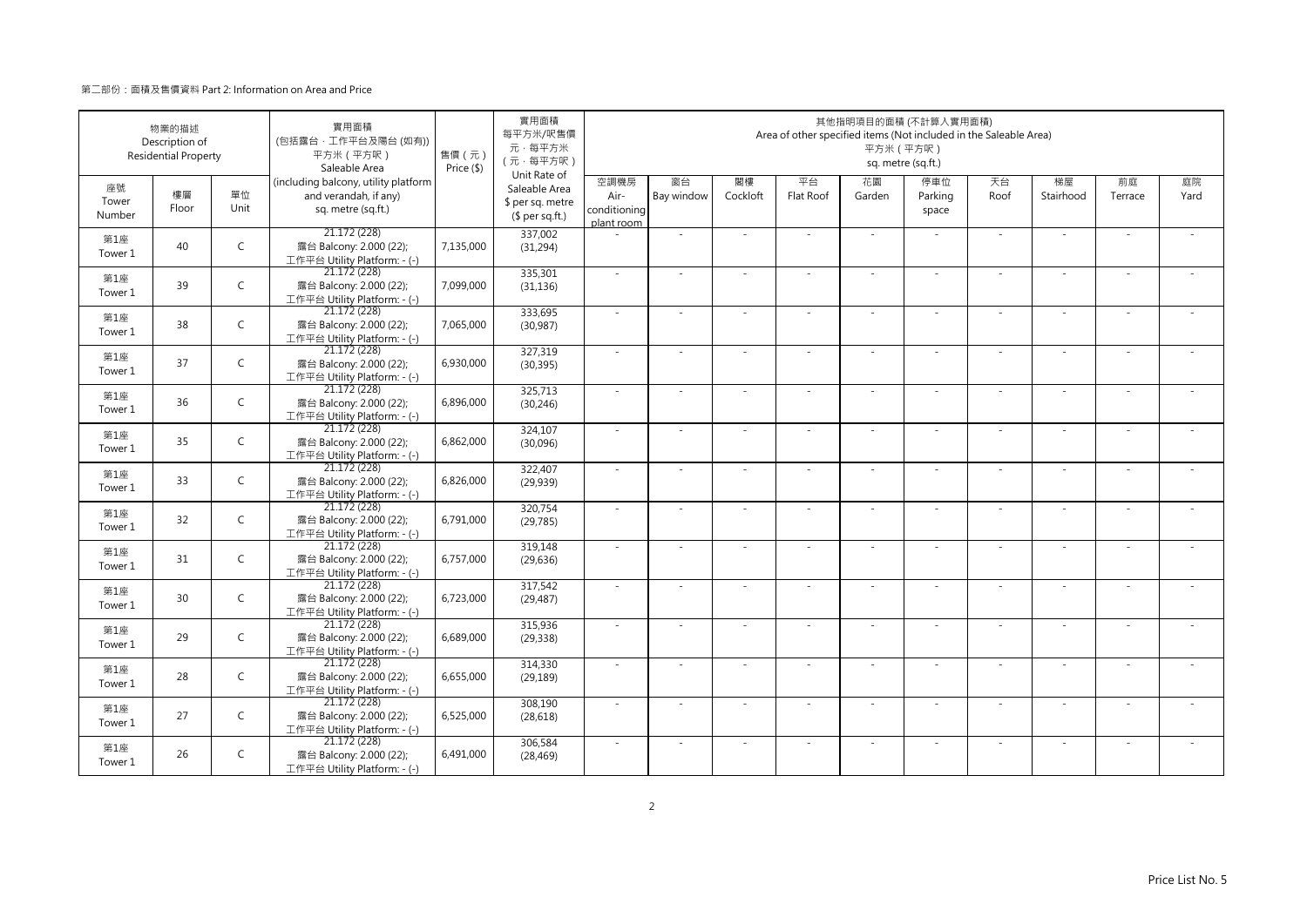|                       | 物業的描述<br>Description of<br><b>Residential Property</b> |              | 實用面積<br>(包括露台·工作平台及陽台(如有))<br>平方米 (平方呎)<br>Saleable Area                            | 售價 (元)<br>Price (\$) | 實用面積<br>每平方米/呎售價<br>元·每平方米<br>(元·每平方呎)<br>Unit Rate of |                                            |                  |                | Area of other specified items (Not included in the Saleable Area) | 平方米 (平方呎)    | 其他指明項目的面積 (不計算入實用面積)<br>sq. metre (sq.ft.) |            |                 |               |            |
|-----------------------|--------------------------------------------------------|--------------|-------------------------------------------------------------------------------------|----------------------|--------------------------------------------------------|--------------------------------------------|------------------|----------------|-------------------------------------------------------------------|--------------|--------------------------------------------|------------|-----------------|---------------|------------|
| 座號<br>Tower<br>Number | 樓層<br>Floor                                            | 單位<br>Unit   | (including balcony, utility platform<br>and verandah, if any)<br>sq. metre (sq.ft.) |                      | Saleable Area<br>\$ per sq. metre<br>$$$ per sq.ft.)   | 空調機房<br>Air-<br>conditioning<br>plant room | 窗台<br>Bay window | 閣樓<br>Cockloft | 平台<br>Flat Roof                                                   | 花園<br>Garden | 停車位<br>Parking<br>space                    | 天台<br>Roof | 梯屋<br>Stairhood | 前庭<br>Terrace | 庭院<br>Yard |
| 第1座<br>Tower 1        | 23                                                     | $\mathsf{C}$ | 21.172 (228)<br>露台 Balcony: 2.000 (22);<br>工作平台 Utility Platform: - (-)             | 6,457,000            | 304,978<br>(28, 320)                                   |                                            | ×.               |                | ÷.                                                                | $\sim$       | $\sim$                                     | $\sim$     | $\sim$          |               |            |
| 第1座<br>Tower 1        | 22                                                     | $\mathsf{C}$ | 21.172 (228)<br>露台 Balcony: 2.000 (22);<br>工作平台 Utility Platform: - (-)             | 6,424,000            | 303,420<br>(28, 175)                                   | $\sim$                                     | ×.               | $\sim$         | $\sim$                                                            | ×.           | $\sim$                                     | $\sim$     | $\sim$          | $\sim$        | ÷.         |
| 第1座<br>Tower 1        | 21                                                     | $\mathsf{C}$ | 21.172 (228)<br>露台 Balcony: 2.000 (22);<br>工作平台 Utility Platform: - (-)             | 6,390,000            | 301,814<br>(28,026)                                    | $\sim$                                     | ×.               |                | ÷.                                                                | $\sim$       |                                            | $\sim$     | ÷.              |               |            |
| 第1座<br>Tower 1        | 20                                                     | $\mathsf{C}$ | 21.172 (228)<br>露台 Balcony: 2.000 (22);<br>工作平台 Utility Platform: - (-)             | 6,356,000            | 300,208<br>(27, 877)                                   | $\sim$                                     | ä,               |                |                                                                   | ÷,           |                                            | $\sim$     | ٠               |               |            |
| 第1座<br>Tower 1        | 19                                                     | $\mathsf{C}$ | 21.172 (228)<br>露台 Balcony: 2.000 (22);<br>工作平台 Utility Platform: - (-)             | 6,323,000            | 298,649<br>(27, 732)                                   | $\sim$                                     | $\sim$           |                | $\overline{\phantom{a}}$                                          | $\sim$       | $\sim$                                     | $\sim$     | $\sim$          |               |            |
| 第1座<br>Tower 1        | 18                                                     | $\mathsf{C}$ | 21.172 (228)<br>露台 Balcony: 2.000 (22);<br>工作平台 Utility Platform: - (-)             | 6,289,000            | 297,043<br>(27, 583)                                   | $\sim$                                     |                  |                |                                                                   |              |                                            | $\sim$     | ä,              |               |            |
| 第1座<br>Tower 1        | 17                                                     | $\mathsf{C}$ | 21.172 (228)<br>露台 Balcony: 2.000 (22);<br>工作平台 Utility Platform: - (-)             | 6,163,000            | 291,092<br>(27, 031)                                   | $\sim$                                     | ×.               | $\sim$         | $\sim$                                                            | ÷.           | $\sim$                                     | $\sim$     | $\sim$          | $\sim$        | $\sim$     |
| 第1座<br>Tower 1        | 16                                                     | $\mathsf{C}$ | 21.172 (228)<br>露台 Balcony: 2.000 (22);<br>工作平台 Utility Platform: - (-)             | 6,130,000            | 289,533<br>(26, 886)                                   | $\sim$                                     |                  |                |                                                                   |              |                                            | $\sim$     |                 |               |            |
| 第1座<br>Tower 1        | 15                                                     | C            | 21.172 (228)<br>露台 Balcony: 2.000 (22);<br>工作平台 Utility Platform: - (-)             | 6,097,000            | 287,975<br>(26,741)                                    | $\sim$                                     | ×.               |                | ÷.                                                                | ÷.           |                                            | ×.         | ×.              |               |            |
| 第1座<br>Tower 1        | 12                                                     | $\mathsf{C}$ | 21.172 (228)<br>露台 Balcony: 2.000 (22);<br>工作平台 Utility Platform: - (-)             | 6,064,000            | 286,416<br>(26, 596)                                   | $\sim$                                     | $\sim$           |                | ÷.                                                                | ÷.           | ×.                                         | $\sim$     | $\sim$          |               |            |
| 第1座<br>Tower 1        | 11                                                     | $\mathsf{C}$ | 21.172 (228)<br>露台 Balcony: 2.000 (22);<br>工作平台 Utility Platform: - (-)             | 6,030,000            | 284,810<br>(26, 447)                                   | $\sim$                                     | ×.               |                | ÷.                                                                | ÷.           |                                            | ×.         | ×.              |               |            |
| 第1座<br>Tower 1        | 10                                                     | $\mathsf{C}$ | 21.172 (228)<br>露台 Balcony: 2.000 (22);<br>工作平台 Utility Platform: - (-)             | 5,997,000            | 283,251<br>(26, 303)                                   | $\sim$                                     | $\sim$           | $\sim$         | ÷,                                                                | ÷,           | $\sim$                                     | $\sim$     | $\sim$          |               |            |
| 第1座<br>Tower 1        | 9                                                      | C            | 21.172 (228)<br>露台 Balcony: 2.000 (22);<br>工作平台 Utility Platform: - (-)             | 5,964,000            | 281,693<br>(26, 158)                                   | $\sim$                                     |                  |                |                                                                   |              |                                            | ×.         |                 |               |            |
| 第1座<br>Tower 1        | 8                                                      | C            | 21.172 (228)<br>露台 Balcony: 2.000 (22);<br>工作平台 Utility Platform: - (-)             | 5,930,000            | 280,087<br>(26,009)                                    | ×.                                         | ×.               |                | $\sim$                                                            | $\sim$       | $\sim$                                     | ×.         | $\sim$          |               | $\sim$     |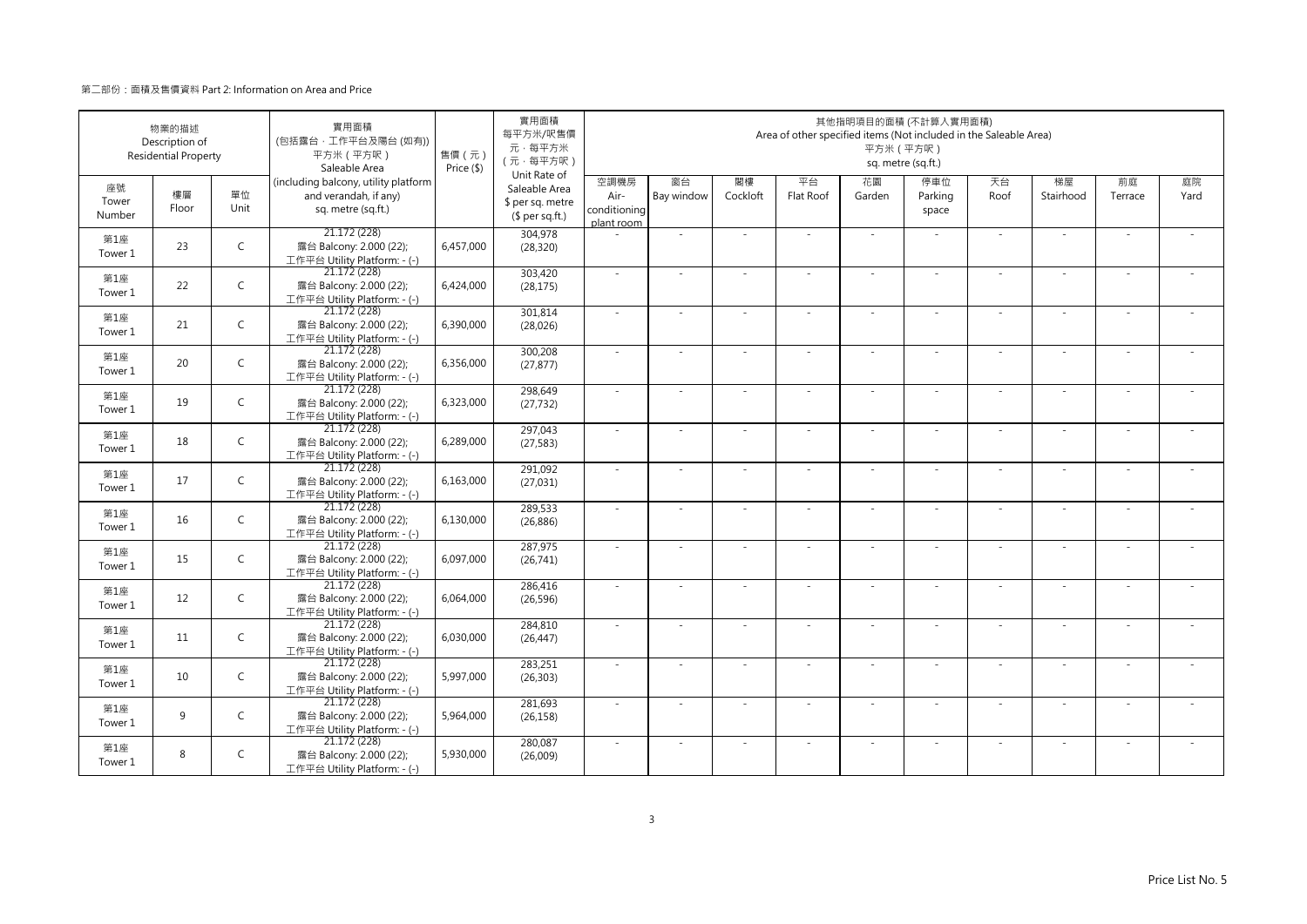|                       | 物業的描述<br>Description of<br><b>Residential Property</b> |              | 實用面積<br>(包括露台·工作平台及陽台(如有))<br>平方米 (平方呎)<br>Saleable Area                            | 售價 (元)<br>Price (\$) | 實用面積<br>每平方米/呎售價<br>元·每平方米<br>(元·每平方呎)                               |                                            |                  |                | Area of other specified items (Not included in the Saleable Area) | 平方米 (平方呎)    | 其他指明項目的面積 (不計算入實用面積)<br>sq. metre (sq.ft.) |            |                 |               |            |
|-----------------------|--------------------------------------------------------|--------------|-------------------------------------------------------------------------------------|----------------------|----------------------------------------------------------------------|--------------------------------------------|------------------|----------------|-------------------------------------------------------------------|--------------|--------------------------------------------|------------|-----------------|---------------|------------|
| 座號<br>Tower<br>Number | 樓層<br>Floor                                            | 單位<br>Unit   | (including balcony, utility platform<br>and verandah, if any)<br>sq. metre (sq.ft.) |                      | Unit Rate of<br>Saleable Area<br>\$ per sq. metre<br>$$$ per sq.ft.) | 空調機房<br>Air-<br>conditioning<br>plant room | 窗台<br>Bay window | 閣樓<br>Cockloft | 平台<br>Flat Roof                                                   | 花園<br>Garden | 停車位<br>Parking<br>space                    | 天台<br>Roof | 梯屋<br>Stairhood | 前庭<br>Terrace | 庭院<br>Yard |
| 第1座<br>Tower 1        | $\overline{7}$                                         | $\mathsf{C}$ | 21.172 (228)<br>露台 Balcony: 2.000 (22);<br>工作平台 Utility Platform: - (-)             | 5,838,000            | 275,742<br>(25, 605)                                                 |                                            | ×.               |                | ÷.                                                                | $\sim$       |                                            | $\sim$     | $\sim$          |               |            |
| 第1座<br>Tower 1        | 47                                                     | D            | 42.945 (462)<br>露台 Balcony: 2.000 (22);<br>工作平台 Utility Platform: 1.500 (16)        | 12,513,000           | 291,373<br>(27,084)                                                  | $\sim$                                     | ×.               | $\sim$         | $\sim$                                                            | ÷.           | $\sim$                                     | $\sim$     | $\sim$          |               |            |
| 第1座<br>Tower 1        | 45                                                     | D            | 42.945 (462)<br>露台 Balcony: 2.000 (22);<br>工作平台 Utility Platform: 1.500 (16)        | 12,391,000           | 288,532<br>(26, 820)                                                 | $\sim$                                     | ×.               |                | ÷.                                                                | ÷,           |                                            | $\sim$     | ÷.              |               |            |
| 第1座<br>Tower 1        | 48                                                     | E.           | 53.258 (573)<br>露台 Balcony: 2.000 (22);<br>工作平台 Utility Platform: 1.500 (16)        | 14,824,000           | 278,343<br>(25, 871)                                                 | ×.                                         | $\sim$           |                |                                                                   | ÷,           |                                            | $\sim$     | ٠               |               |            |
| 第1座<br>Tower 1        | 47                                                     | E.           | 53.258 (573)<br>露台 Balcony: 2.000 (22);<br>工作平台 Utility Platform: 1.500 (16)        | 14,685,000           | 275,733<br>(25, 628)                                                 | $\sim$                                     | $\sim$           |                | $\overline{\phantom{a}}$                                          | $\sim$       | $\sim$                                     | $\sim$     | $\sim$          |               |            |
| 第1座<br>Tower 1        | 45                                                     | E.           | 53.258 (573)<br>露台 Balcony: 2.000 (22);<br>工作平台 Utility Platform: 1.500 (16)        | 14,553,000           | 273,255<br>(25, 398)                                                 |                                            |                  |                |                                                                   |              |                                            | $\sim$     | ä,              |               |            |
| 第1座<br>Tower 1        | 48                                                     | F.           | 30.779 (331)<br>露台 Balcony: 2.000 (22);<br>工作平台 Utility Platform: - (-)             | 10,280,000           | 333,994<br>(31,057)                                                  | $\sim$                                     | ×.               | $\sim$         | ÷.                                                                | ÷.           | $\sim$                                     | $\sim$     | $\sim$          | $\sim$        | $\sim$     |
| 第1座<br>Tower 1        | 47                                                     | F            | 30.779 (331)<br>露台 Balcony: 2.000 (22);<br>工作平台 Utility Platform: - (-)             | 10,169,000           | 330,388<br>(30, 722)                                                 | $\sim$                                     |                  |                |                                                                   |              |                                            | $\sim$     |                 |               |            |
| 第1座<br>Tower 1        | 46                                                     | F.           | 30.779 (331)<br>露台 Balcony: 2.000 (22);<br>工作平台 Utility Platform: - (-)             | 10,105,000           | 328,308<br>(30, 529)                                                 | ×.                                         | ×.               |                | ÷.                                                                | ÷.           |                                            | ×.         | ×.              |               |            |
| 第1座<br>Tower 1        | 45                                                     | F.           | 30.779 (331)<br>露台 Balcony: 2.000 (22);<br>工作平台 Utility Platform: - (-)             | 10,040,000           | 326,196<br>(30, 332)                                                 | $\sim$                                     | ×.               |                | ÷.                                                                | ÷.           | $\sim$                                     | $\sim$     | $\sim$          |               |            |
| 第1座<br>Tower 1        | 43                                                     | F            | 30.779 (331)<br>露台 Balcony: 2.000 (22);<br>工作平台 Utility Platform: - (-)             | 9,978,000            | 324,182<br>(30, 145)                                                 | $\sim$                                     | ×.               |                | ÷.                                                                | ÷.           |                                            | ×.         | ×.              |               |            |
| 第1座<br>Tower 1        | 47                                                     | G            | 50.351 (542)<br>露台 Balcony: 2.000 (22);<br>工作平台 Utility Platform: 1.500 (16)        | 13,483,000           | 267,780<br>(24, 876)                                                 | $\sim$                                     | $\sim$           | $\sim$         | ÷,                                                                | ÷,           | $\sim$                                     | $\sim$     | $\sim$          |               |            |
| 第1座<br>Tower 1        | 45                                                     | G            | 50.351 (542)<br>露台 Balcony: 2.000 (22);<br>工作平台 Utility Platform: 1.500 (16)        | 13,344,000           | 265,020<br>(24, 620)                                                 | ×.                                         |                  |                |                                                                   |              |                                            |            |                 |               |            |
| 第1座<br>Tower 1        | 48                                                     | H            | 52.803 (568)<br>露台 Balcony: 2.000 (22);<br>工作平台 Utility Platform: 1.500 (16)        | 14,215,000           | 269,208<br>(25,026)                                                  | ×.                                         | $\sim$           |                | $\sim$                                                            | $\sim$       |                                            | ×.         | $\sim$          |               |            |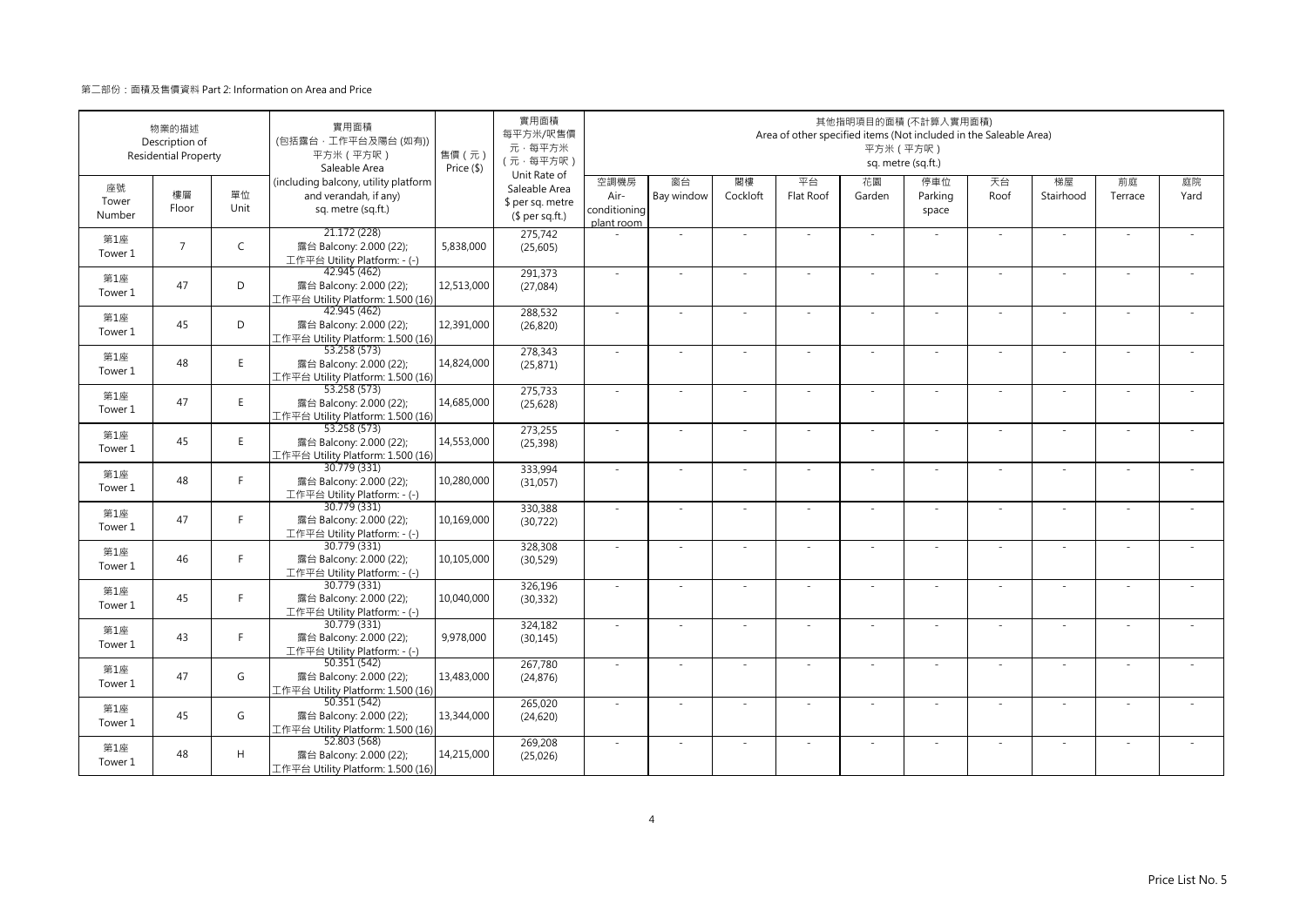|                       | 物業的描述<br>Description of<br><b>Residential Property</b> |                | 實用面積<br>(包括露台·工作平台及陽台(如有))<br>平方米 (平方呎)<br>Saleable Area                            | 售價 (元)<br>Price (\$) | 實用面積<br>每平方米/呎售價<br>元·每平方米<br>(元·每平方呎)                               |                                            |                  |                | Area of other specified items (Not included in the Saleable Area) | 平方米 (平方呎)    | 其他指明項目的面積 (不計算入實用面積)<br>sq. metre (sq.ft.) |            |                 |               |            |
|-----------------------|--------------------------------------------------------|----------------|-------------------------------------------------------------------------------------|----------------------|----------------------------------------------------------------------|--------------------------------------------|------------------|----------------|-------------------------------------------------------------------|--------------|--------------------------------------------|------------|-----------------|---------------|------------|
| 座號<br>Tower<br>Number | 樓層<br>Floor                                            | 單位<br>Unit     | (including balcony, utility platform<br>and verandah, if any)<br>sq. metre (sq.ft.) |                      | Unit Rate of<br>Saleable Area<br>\$ per sq. metre<br>$$$ per sq.ft.) | 空調機房<br>Air-<br>conditioning<br>plant room | 窗台<br>Bay window | 閣樓<br>Cockloft | 平台<br>Flat Roof                                                   | 花園<br>Garden | 停車位<br>Parking<br>space                    | 天台<br>Roof | 梯屋<br>Stairhood | 前庭<br>Terrace | 庭院<br>Yard |
| 第1座<br>Tower 1        | 47                                                     | H              | 52.803 (568)<br>露台 Balcony: 2.000 (22);<br>工作平台 Utility Platform: 1.500 (16)        | 14,068,000           | 266,424<br>(24, 768)                                                 |                                            | ×.               |                | ÷.                                                                | $\sim$       |                                            | $\sim$     | $\sim$          |               |            |
| 第1座<br>Tower 1        | 45                                                     | H              | 52.803 (568)<br>露台 Balcony: 2.000 (22);<br>工作平台 Utility Platform: 1.500 (16)        | 13,909,000           | 263,413<br>(24, 488)                                                 | $\sim$                                     | ×.               | $\sim$         | $\sim$                                                            | ÷.           | $\sim$                                     | $\sim$     | $\sim$          |               |            |
| 第3座<br>Tower 3        | 49                                                     | $\overline{A}$ | 62.541 (673)<br>露台 Balcony: 2.204 (24);<br>工作平台 Utility Platform: 1.500 (16)        | 17,060,000           | 272,781<br>(25, 349)                                                 | ×.                                         | ×.               |                | ÷.                                                                | ÷,           |                                            | $\sim$     | ÷.              |               |            |
| 第3座<br>Tower 3        | 48                                                     | $\overline{A}$ | 62.541(673)<br>露台 Balcony: 2.204 (24);<br>工作平台 Utility Platform: 1.500 (16)         | 16,964,000           | 271,246<br>(25, 207)                                                 | ×.                                         | $\sim$           |                |                                                                   | ÷,           |                                            | $\sim$     | ٠               |               |            |
| 第3座<br>Tower 3        | 47                                                     | $\overline{A}$ | 62.541 (673)<br>露台 Balcony: 2.204 (24);<br>工作平台 Utility Platform: 1.500 (16)        | 16,785,000           | 268,384<br>(24, 941)                                                 | $\sim$                                     | $\sim$           |                | $\overline{\phantom{a}}$                                          | $\sim$       | $\sim$                                     | $\sim$     | ×.              |               |            |
| 第3座<br>Tower 3        | 46                                                     | A              | 62.541 (673)<br>露台 Balcony: 2.204 (24);<br>工作平台 Utility Platform: 1.500 (16)        | 16,689,000           | 266,849<br>(24, 798)                                                 |                                            |                  |                |                                                                   |              |                                            |            | ä,              |               |            |
| 第3座<br>Tower 3        | 45                                                     | $\overline{A}$ | 62.541(673)<br>露台 Balcony: 2.204 (24);<br>工作平台 Utility Platform: 1.500 (16)         | 16,591,000           | 265,282<br>(24, 652)                                                 | $\sim$                                     | ×.               | $\sim$         | ÷.                                                                | ÷.           | $\sim$                                     | $\sim$     | $\sim$          | $\sim$        | $\sim$     |
| 第3座<br>Tower 3        | 49                                                     | B              | 47.604 (512)<br>露台 Balcony: 2.000 (22);<br>工作平台 Utility Platform: 1.500 (16)        | 13,823,000           | 290,375<br>(26,998)                                                  | $\sim$                                     |                  |                |                                                                   |              |                                            | $\sim$     |                 |               |            |
| 第3座<br>Tower 3        | 47                                                     | B              | 47.604 (512)<br>露台 Balcony: 2.000 (22);<br>工作平台 Utility Platform: 1.500 (16)        | 13,608,000           | 285,858<br>(26, 578)                                                 | ×.                                         | ×.               |                | ÷,                                                                | ä,           |                                            | $\sim$     | ×.              |               |            |
| 第3座<br>Tower 3        | 45                                                     | B              | 47.604 (512)<br>露台 Balcony: 2.000 (22);<br>工作平台 Utility Platform: 1.500 (16)        | 13,452,000           | 282,581<br>(26, 273)                                                 | $\sim$                                     | $\sim$           |                | ÷.                                                                | ÷.           | $\sim$                                     | $\sim$     | $\sim$          |               |            |
| 第3座<br>Tower 3        | 49                                                     | D              | 62.862(677)<br>露台 Balcony: 3.275 (35);<br>工作平台 Utility Platform: 1.500 (16)         | 18,785,000           | 298,829<br>(27, 747)                                                 | $\sim$                                     | ×.               |                | ÷.                                                                | ÷.           |                                            | ×.         | ÷,              |               |            |
| 第3座<br>Tower 3        | 48                                                     | D              | 62.862 (677)<br>露台 Balcony: 3.275 (35);<br>工作平台 Utility Platform: 1.500 (16)        | 18,691,000           | 297,334<br>(27, 609)                                                 | $\sim$                                     | $\sim$           | $\sim$         | ÷,                                                                | ÷,           | $\sim$                                     | $\sim$     | $\sim$          |               |            |
| 第3座<br>Tower 3        | 47                                                     | D              | 62.862 (677)<br>露台 Balcony: 3.275 (35);<br>工作平台 Utility Platform: 1.500 (16)        | 18,509,000           | 294,439<br>(27, 340)                                                 |                                            |                  |                |                                                                   |              |                                            |            |                 |               |            |
| 第3座<br>Tower 3        | 46                                                     | D              | 62.862(677)<br>露台 Balcony: 3.275 (35);<br>工作平台 Utility Platform: 1.500 (16)         | 18,413,000           | 292,911<br>(27, 198)                                                 | $\sim$                                     | $\sim$           |                | $\sim$                                                            | $\sim$       |                                            | ×.         | $\sim$          |               |            |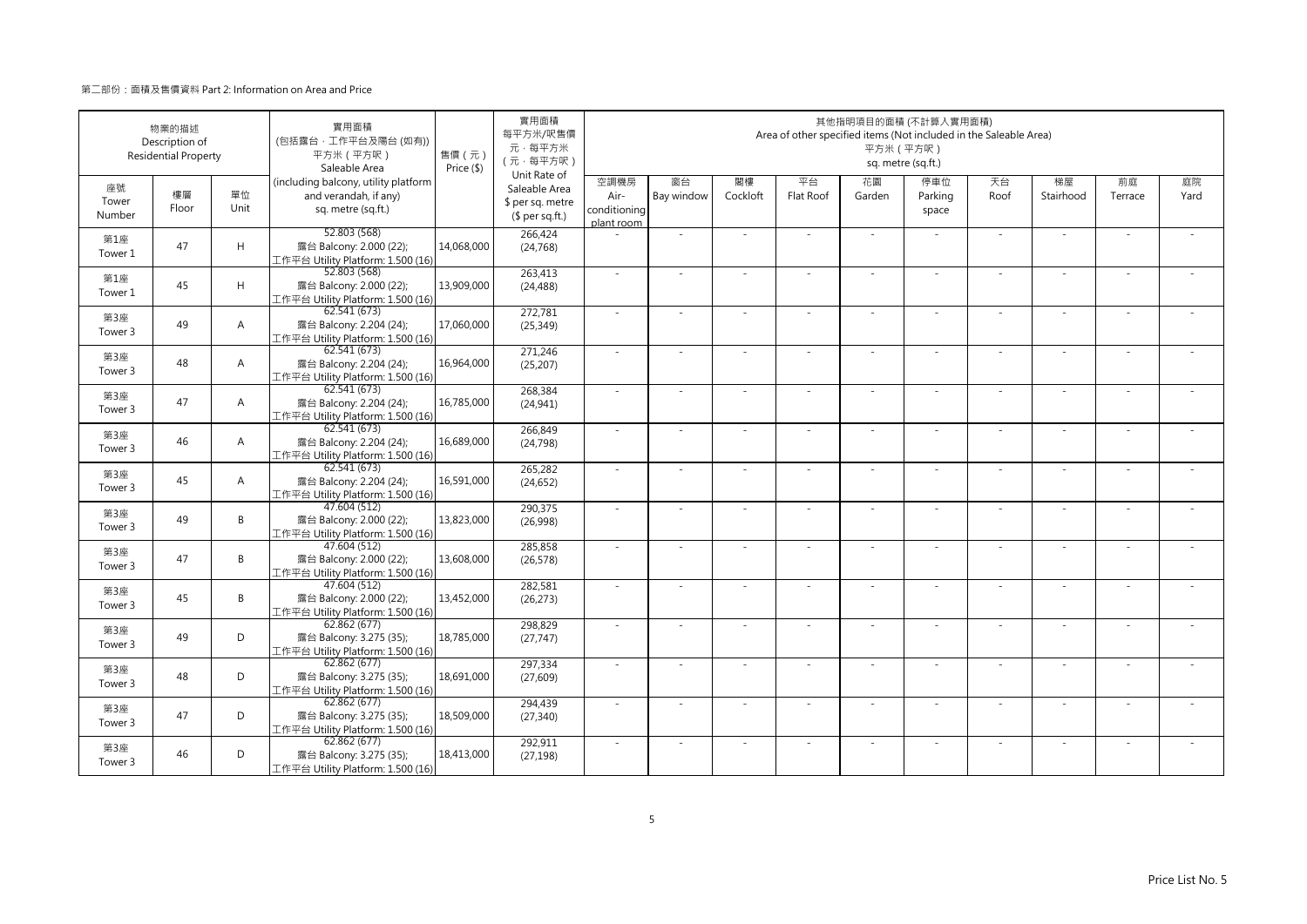|                           | 物業的描述<br>Description of<br><b>Residential Property</b> |                | 實用面積<br>(包括露台·工作平台及陽台(如有))<br>平方米 (平方呎)<br>Saleable Area                            | 售價 (元)<br>Price (\$) | 實用面積<br>每平方米/呎售價<br>元·每平方米<br>(元·每平方呎)<br>Unit Rate of |                                            |                          |                | Area of other specified items (Not included in the Saleable Area) | 其他指明項目的面積 (不計算入實用面積)<br>平方米 (平方呎) | sq. metre (sq.ft.)      |            |                          |               |            |
|---------------------------|--------------------------------------------------------|----------------|-------------------------------------------------------------------------------------|----------------------|--------------------------------------------------------|--------------------------------------------|--------------------------|----------------|-------------------------------------------------------------------|-----------------------------------|-------------------------|------------|--------------------------|---------------|------------|
| 座號<br>Tower<br>Number     | 樓層<br>Floor                                            | 單位<br>Unit     | (including balcony, utility platform<br>and verandah, if any)<br>sq. metre (sq.ft.) |                      | Saleable Area<br>\$ per sq. metre<br>$$$ per sq.ft.)   | 空調機房<br>Air-<br>conditioning<br>plant room | 窗台<br>Bay window         | 閣樓<br>Cockloft | 平台<br>Flat Roof                                                   | 花園<br>Garden                      | 停車位<br>Parking<br>space | 天台<br>Roof | 梯屋<br>Stairhood          | 前庭<br>Terrace | 庭院<br>Yard |
| 第3座<br>Tower 3            | 45                                                     | D              | 62.862 (677)<br>露台 Balcony: 3.275 (35);<br>工作平台 Utility Platform: 1.500 (16)        | 18,319,000           | 291,416<br>(27,059)                                    |                                            | ×.                       |                |                                                                   | ×.                                |                         | $\sim$     | $\sim$                   |               |            |
| 第3座<br>Tower 3            | 49                                                     | $\mathbf{J}$   | 51.308 (552)<br>露台 Balcony: 2.000 (22);<br>工作平台 Utility Platform: 1.500 (16)        | 13,899,000           | 270,893<br>(25, 179)                                   | $\sim$                                     | ×.                       | $\sim$         | ÷.                                                                | ×.                                | $\sim$                  | $\sim$     | $\sim$                   | $\sim$        |            |
| 第3座<br>Tower 3            | 48                                                     | $\perp$        | 51.308 (552)<br>露台 Balcony: 2.000 (22);<br>工作平台 Utility Platform: 1.500 (16)        | 13,795,000           | 268,866<br>(24,991)                                    | ×.                                         | $\sim$                   |                |                                                                   | $\sim$                            |                         | $\sim$     | ÷                        |               |            |
| 第3座<br>Tower 3            | 47                                                     | $\perp$        | 51.308 (552)<br>露台 Balcony: 2.000 (22);<br>工作平台 Utility Platform: 1.500 (16)        | 13,652,000           | 266,079<br>(24, 732)                                   | ×.                                         | $\sim$                   |                |                                                                   | ٠                                 |                         | $\sim$     | ×,                       |               |            |
| 第3座<br>Tower 3            | 45                                                     | $\mathbf{I}$   | 51.308 (552)<br>露台 Balcony: 2.000 (22);<br>工作平台 Utility Platform: 1.500 (16)        | 13,499,000           | 263,097<br>(24, 455)                                   | $\mathbf{r}$                               | $\sim$                   |                | ÷.                                                                | $\sim$                            | $\sim$                  | $\sim$     | ×,                       |               |            |
| 第5座<br>Tower 5            | 49                                                     | $\overline{A}$ | 62.541 (673)<br>露台 Balcony: 2.204 (24);<br>工作平台 Utility Platform: 1.500 (16)        | 17,093,000           | 273,309<br>(25, 398)                                   | $\sim$                                     |                          |                |                                                                   |                                   |                         | $\sim$     | ÷,                       |               |            |
| 第5座<br>Tower 5            | 48                                                     | $\overline{A}$ | 62.541(673)<br>露台 Balcony: 2.204 (24);<br>工作平台 Utility Platform: 1.500 (16)         | 16,956,000           | 271,118<br>(25, 195)                                   | $\sim$                                     | ×.                       | $\sim$         | ÷.                                                                | ×.                                | $\sim$                  | $\sim$     | $\sim$                   | $\sim$        | $\sim$     |
| 第5座<br>Tower 5            | 47                                                     | $\mathsf{A}$   | 62.541(673)<br>露台 Balcony: 2.204 (24);<br>工作平台 Utility Platform: 1.500 (16)         | 16,779,000           | 268,288<br>(24, 932)                                   | ×.                                         |                          |                |                                                                   |                                   |                         | $\sim$     |                          |               |            |
| 第5座<br>Tower 5            | 46                                                     | $\overline{A}$ | 62.541 (673)<br>露台 Balcony: 2.204 (24);<br>工作平台 Utility Platform: 1.500 (16)        | 16,663,000           | 266,433<br>(24, 759)                                   | ÷.                                         | ×.                       |                | ÷.                                                                | ×.                                |                         | ×.         | ×,                       |               |            |
| 第5座<br>Tower 5            | 45                                                     | $\overline{A}$ | 62.541 (673)<br>露台 Balcony: 2.204 (24);<br>工作平台 Utility Platform: 1.500 (16)        | 16,511,000           | 264,003<br>(24, 533)                                   | ÷.                                         | ÷,                       |                | ÷.                                                                | ×.                                | ×.                      | $\sim$     | ÷,                       |               |            |
| 第5座<br>Tower <sub>5</sub> | 43                                                     | $\overline{A}$ | 62.541 (673)<br>露台 Balcony: 2.204 (24);<br>工作平台 Utility Platform: 1.500 (16)        | 16,395,000           | 262,148<br>(24, 361)                                   | $\sim$                                     | ×.                       |                | ÷,                                                                | ÷,                                |                         | ×.         | ×,                       |               |            |
| 第5座<br>Tower 5            | 42                                                     | $\overline{A}$ | 62.541 (673)<br>露台 Balcony: 2.204 (24);<br>工作平台 Utility Platform: 1.500 (16)        | 16,298,000           | 260,597<br>(24, 217)                                   | ÷.                                         | ÷,                       |                | ÷,                                                                | $\sim$                            | $\sim$                  | $\sim$     | ä,                       |               |            |
| 第5座<br>Tower 5            | 41                                                     | $\overline{A}$ | 62.541(673)<br>露台 Balcony: 2.204 (24);<br>工作平台 Utility Platform: 1.500 (16)         | 16,200,000           | 259,030<br>(24,071)                                    | ÷.                                         |                          |                |                                                                   |                                   |                         | ×.         |                          |               |            |
| 第5座<br>Tower 5            | 40                                                     | $\overline{A}$ | 62.541 (673)<br>露台 Balcony: 2.204 (24);<br>工作平台 Utility Platform: 1.500 (16)        | 16,104,000           | 257,495<br>(23,929)                                    | ×.                                         | $\overline{\phantom{a}}$ |                | ÷.                                                                | $\sim$                            |                         | ×.         | $\overline{\phantom{a}}$ |               |            |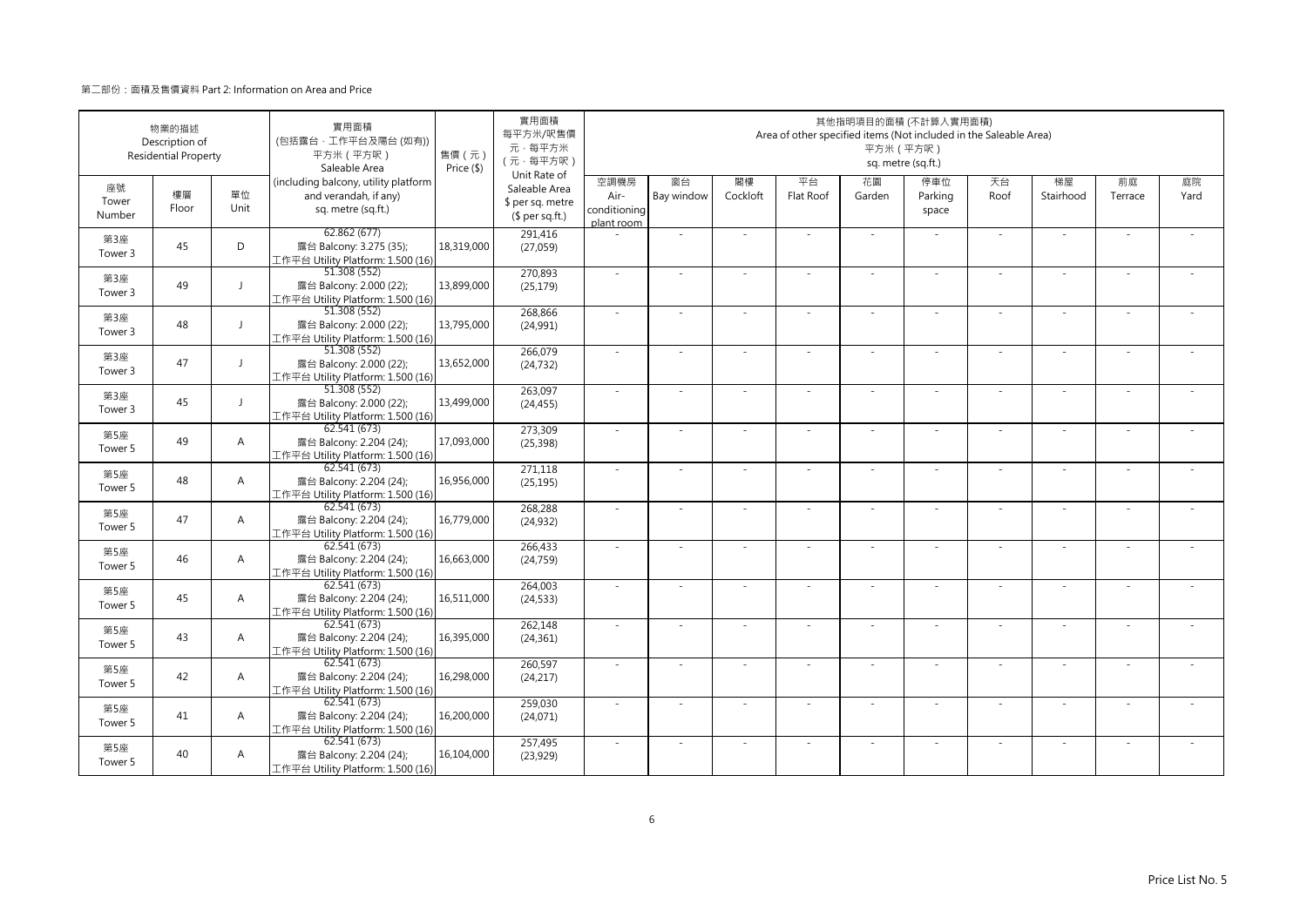|                       | 物業的描述<br>Description of<br><b>Residential Property</b> |                | 實用面積<br>(包括露台·工作平台及陽台(如有))<br>平方米 (平方呎)<br>Saleable Area                            | 售價 (元)<br>Price (\$) | 實用面積<br>每平方米/呎售價<br>元·每平方米<br>(元·每平方呎)<br>Unit Rate of |                                            |                          |                | Area of other specified items (Not included in the Saleable Area) | 平方米 (平方呎)<br>sq. metre (sq.ft.) | 其他指明項目的面積 (不計算入實用面積)    |            |                          |               |            |
|-----------------------|--------------------------------------------------------|----------------|-------------------------------------------------------------------------------------|----------------------|--------------------------------------------------------|--------------------------------------------|--------------------------|----------------|-------------------------------------------------------------------|---------------------------------|-------------------------|------------|--------------------------|---------------|------------|
| 座號<br>Tower<br>Number | 樓層<br>Floor                                            | 單位<br>Unit     | (including balcony, utility platform<br>and verandah, if any)<br>sq. metre (sq.ft.) |                      | Saleable Area<br>\$ per sq. metre<br>$$$ per sq.ft.)   | 空調機房<br>Air-<br>conditioning<br>plant room | 窗台<br>Bay window         | 閣樓<br>Cockloft | 平台<br>Flat Roof                                                   | 花園<br>Garden                    | 停車位<br>Parking<br>space | 天台<br>Roof | 梯屋<br>Stairhood          | 前庭<br>Terrace | 庭院<br>Yard |
| 第5座<br>Tower 5        | 38                                                     | $\overline{A}$ | 62.541(673)<br>露台 Balcony: 2.204 (24);<br>工作平台 Utility Platform: 1.500 (16)         | 15,909,000           | 254,377<br>(23, 639)                                   |                                            | ×.                       |                |                                                                   | ×.                              |                         | $\sim$     | $\sim$                   |               |            |
| 第5座<br>Tower 5        | 35                                                     | $\overline{A}$ | 62.541(673)<br>露台 Balcony: 2.204 (24);<br>工作平台 Utility Platform: 1.500 (16)         | 15,397,000           | 246,190<br>(22, 878)                                   | $\sim$                                     | ×.                       | $\sim$         | ÷.                                                                | ×.                              | $\sim$                  | $\sim$     | $\sim$                   | $\sim$        |            |
| 第5座<br>Tower 5        | 32                                                     | $\overline{A}$ | 62.541 (673)<br>露台 Balcony: 2.204 (24);<br>工作平台 Utility Platform: 1.500 (16)        | 15,206,000           | 243,137<br>(22, 594)                                   | ×.                                         | ×,                       |                |                                                                   | $\sim$                          |                         | $\sim$     | ÷                        |               |            |
| 第5座<br>Tower 5        | 30                                                     | $\overline{A}$ | 62.541(673)<br>露台 Balcony: 2.204 (24);<br>工作平台 Utility Platform: 1.500 (16)         | 15,013,000           | 240,051<br>(22, 308)                                   | ×.                                         | $\sim$                   |                |                                                                   | ٠                               |                         | $\sim$     | ٠                        |               |            |
| 第5座<br>Tower 5        | 28                                                     | $\overline{A}$ | 62.541 (673)<br>露台 Balcony: 2.204 (24);<br>工作平台 Utility Platform: 1.500 (16)        | 14,823,000           | 237,013<br>(22, 025)                                   | $\mathbf{r}$                               | ×,                       |                | ÷.                                                                | $\sim$                          | $\sim$                  | ×.         | ٠                        |               |            |
| 第5座<br>Tower 5        | 26                                                     | $\overline{A}$ | 62.541 (673)<br>露台 Balcony: 2.204 (24);<br>工作平台 Utility Platform: 1.500 (16)        | 14,420,000           | 230,569<br>(21, 426)                                   | $\sim$                                     |                          |                |                                                                   |                                 |                         | $\sim$     | ÷,                       |               |            |
| 第5座<br>Tower 5        | 22                                                     | $\overline{A}$ | 62.541(673)<br>露台 Balcony: 2.204 (24);<br>工作平台 Utility Platform: 1.500 (16)         | 14,233,000           | 227,579<br>(21, 149)                                   | $\sim$                                     | ×.                       | $\sim$         | ×.                                                                | ×.                              | $\sim$                  | $\sim$     | $\sim$                   | $\sim$        | $\sim$     |
| 第5座<br>Tower 5        | 21                                                     | $\mathsf{A}$   | 62.541(673)<br>露台 Balcony: 2.204 (24);<br>工作平台 Utility Platform: 1.500 (16)         | 14,138,000           | 226,060<br>(21,007)                                    | ×.                                         |                          |                |                                                                   |                                 |                         | $\sim$     |                          |               |            |
| 第5座<br>Tower 5        | 19                                                     | $\overline{A}$ | 62.541 (673)<br>露台 Balcony: 2.204 (24);<br>工作平台 Utility Platform: 1.500 (16)        | 13,950,000           | 223,054<br>(20, 728)                                   | ÷.                                         | ×,                       |                | ÷.                                                                | ×.                              |                         | ×.         | ٠                        |               |            |
| 第5座<br>Tower 5        | 18                                                     | $\overline{A}$ | 62.541 (673)<br>露台 Balcony: 2.204 (24);<br>工作平台 Utility Platform: 1.500 (16)        | 13,856,000           | 221,551<br>(20, 588)                                   | ÷.                                         | ÷,                       |                | ÷.                                                                | ×.                              | ×.                      | $\sim$     | ÷,                       |               |            |
| 第5座<br>Tower 5        | 15                                                     | $\overline{A}$ | 62.541 (673)<br>露台 Balcony: 2.204 (24);<br>工作平台 Utility Platform: 1.500 (16)        | 13,375,000           | 213,860<br>(19, 874)                                   | $\sim$                                     | ×,                       |                | ÷,                                                                | ÷.                              |                         | ×.         | ٠                        |               |            |
| 第5座<br>Tower 5        | 11                                                     | $\overline{A}$ | 62.541 (673)<br>露台 Balcony: 2.204 (24);<br>工作平台 Utility Platform: 1.500 (16)        | 13,188,000           | 210,870<br>(19, 596)                                   | ÷.                                         | ÷,                       |                | ÷,                                                                | $\sim$                          | $\sim$                  | $\sim$     | L.                       |               |            |
| 第5座<br>Tower 5        | 8                                                      | $\overline{A}$ | 62.541(673)<br>露台 Balcony: 2.204 (24);<br>工作平台 Utility Platform: 1.500 (16)         | 12,910,000           | 206,425<br>(19, 183)                                   | ÷.                                         |                          |                |                                                                   |                                 |                         | ×.         |                          |               |            |
| 第5座<br>Tower 5        | $7\overline{ }$                                        | $\overline{A}$ | 62.541 (673)<br>露台 Balcony: 2.204 (24);<br>工作平台 Utility Platform: 1.500 (16)        | 12,690,000           | 202,907<br>(18, 856)                                   | ×.                                         | $\overline{\phantom{a}}$ |                | ÷.                                                                | $\sim$                          |                         | ×.         | $\overline{\phantom{a}}$ |               |            |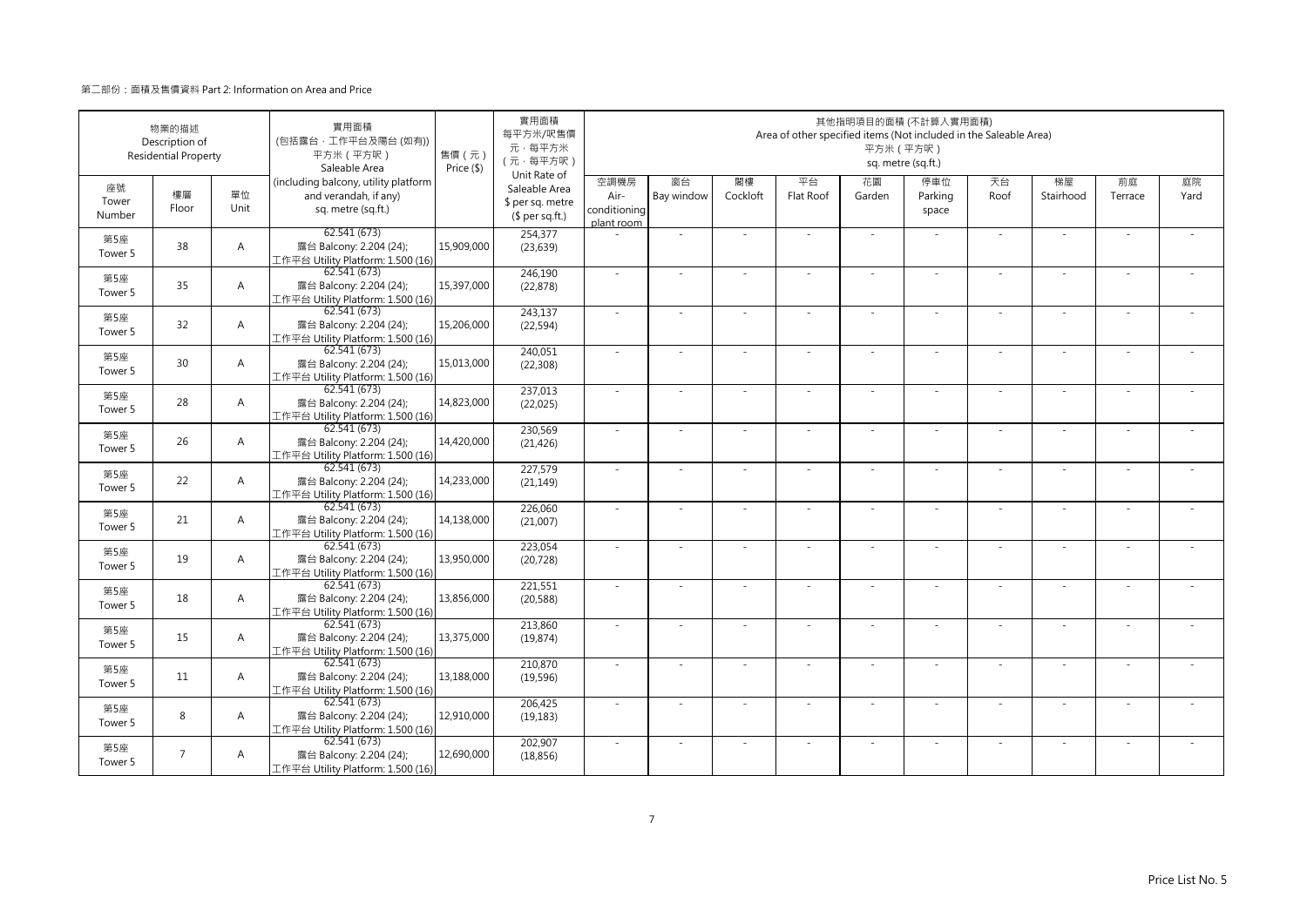|                           | 物業的描述<br>Description of<br><b>Residential Property</b> |            | 實用面積<br>(包括露台·工作平台及陽台(如有))<br>平方米 (平方呎)<br>Saleable Area                            | 售價 (元)<br>Price (\$) | 實用面積<br>每平方米/呎售價<br>元·每平方米<br>(元·每平方呎)<br>Unit Rate of |                                            |                  |                | Area of other specified items (Not included in the Saleable Area) | 平方米 (平方呎)    | 其他指明項目的面積 (不計算入實用面積)<br>sq. metre (sq.ft.) |            |                 |               |            |
|---------------------------|--------------------------------------------------------|------------|-------------------------------------------------------------------------------------|----------------------|--------------------------------------------------------|--------------------------------------------|------------------|----------------|-------------------------------------------------------------------|--------------|--------------------------------------------|------------|-----------------|---------------|------------|
| 座號<br>Tower<br>Number     | 樓層<br>Floor                                            | 單位<br>Unit | (including balcony, utility platform<br>and verandah, if any)<br>sq. metre (sq.ft.) |                      | Saleable Area<br>\$ per sq. metre<br>$$$ per sq.ft.)   | 空調機房<br>Air-<br>conditioning<br>plant room | 窗台<br>Bay window | 閣樓<br>Cockloft | 平台<br>Flat Roof                                                   | 花園<br>Garden | 停車位<br>Parking<br>space                    | 天台<br>Roof | 梯屋<br>Stairhood | 前庭<br>Terrace | 庭院<br>Yard |
| 第5座<br>Tower 5            | 49                                                     | B          | 45.674 (492)<br>露台 Balcony: - (-);<br>工作平台 Utility Platform: 1.500 (16)             | 13,056,000           | 285,852<br>(26, 537)                                   |                                            | ×.               |                | ÷.                                                                | $\sim$       |                                            | $\sim$     | $\sim$          |               |            |
| 第5座<br>Tower 5            | 48                                                     | B          | 45.674 (492)<br>露台 Balcony: - (-);<br>工作平台 Utility Platform: 1.500 (16)             | 12,909,000           | 282,633<br>(26, 238)                                   | $\sim$                                     | ×.               | $\sim$         | $\sim$                                                            | ×.           | $\sim$                                     | $\sim$     | $\sim$          | $\sim$        |            |
| 第5座<br>Tower 5            | 47                                                     | B          | 45.674 (492)<br>露台 Balcony: - (-);<br>工作平台 Utility Platform: 1.500 (16)             | 12,837,000           | 281,057<br>(26,091)                                    | ×.                                         | ×.               |                | ÷.                                                                | $\sim$       |                                            | $\sim$     | ÷.              |               |            |
| 第5座<br>Tower 5            | 46                                                     | B          | 45.674 (492)<br>露台 Balcony: - (-);<br>工作平台 Utility Platform: 1.500 (16)             | 12,764,000           | 279,459<br>(25, 943)                                   | ×.                                         | $\sim$           |                |                                                                   | ÷,           |                                            | $\sim$     | ٠               |               |            |
| 第5座<br>Tower 5            | 45                                                     | B          | 45.674 (492)<br>露台 Balcony: - (-);<br>工作平台 Utility Platform: 1.500 (16)             | 12,692,000           | 277,882<br>(25, 797)                                   | $\sim$                                     | $\sim$           |                | $\overline{\phantom{a}}$                                          | $\sim$       | $\sim$                                     | $\sim$     | $\sim$          |               |            |
| 第5座<br>Tower 5            | 43                                                     | B          | 45.674 (492)<br>露台 Balcony: - (-);<br>工作平台 Utility Platform: 1.500 (16)             | 12,619,000           | 276,284<br>(25, 648)                                   |                                            |                  |                |                                                                   |              |                                            |            | ä,              |               |            |
| 第5座<br>Tower 5            | 42                                                     | B          | 45.674 (492)<br>露台 Balcony: - (-);<br>工作平台 Utility Platform: 1.500 (16)             | 12,548,000           | 274,730<br>(25, 504)                                   | $\sim$                                     | ×.               | $\sim$         | ÷.                                                                | ÷.           | $\sim$                                     | $\sim$     | $\sim$          | $\sim$        | $\sim$     |
| 第5座<br>Tower 5            | 41                                                     | B          | 45.674 (492)<br>露台 Balcony: - (-);<br>工作平台 Utility Platform: 1.500 (16)             | 12,475,000           | 273,131<br>(25, 356)                                   | $\sim$                                     |                  |                |                                                                   |              |                                            | $\sim$     |                 |               |            |
| 第5座<br>Tower 5            | 40                                                     | B          | 45.674 (492)<br>露台 Balcony: - (-);<br>工作平台 Utility Platform: 1.500 (16)             | 12,403,000           | 271,555<br>(25, 209)                                   | ×.                                         | ×.               |                | ÷.                                                                | ÷.           |                                            | ×.         | ×.              |               |            |
| 第5座<br>Tower <sub>5</sub> | 38                                                     | B          | 45.674 (492)<br>露台 Balcony: - (-);<br>工作平台 Utility Platform: 1.500 (16)             | 12,258,000           | 268,380<br>(24, 915)                                   | $\sim$                                     | $\sim$           |                | ÷.                                                                | ÷.           | ×.                                         | $\sim$     | $\sim$          |               |            |
| 第5座<br>Tower 5            | 35                                                     | B          | 45.674 (492)<br>露台 Balcony: - (-);<br>工作平台 Utility Platform: 1.500 (16)             | 12,040,000           | 263,607<br>(24, 472)                                   | $\sim$                                     | ×.               |                | ÷.                                                                | ÷.           |                                            | ×.         | ×.              |               |            |
| 第5座<br>Tower 5            | 32                                                     | B          | 45.674 (492)<br>露台 Balcony: - (-);<br>工作平台 Utility Platform: 1.500 (16)             | 11,896,000           | 260,455<br>(24, 179)                                   | $\sim$                                     | $\sim$           |                | ÷,                                                                | ÷,           | $\sim$                                     | $\sim$     | $\sim$          |               |            |
| 第5座<br>Tower 5            | 30                                                     | B          | 45.674 (492)<br>露台 Balcony: - (-);<br>工作平台 Utility Platform: 1.500 (16)             | 11,751,000           | 257,280<br>(23, 884)                                   |                                            |                  |                |                                                                   |              |                                            |            |                 |               |            |
| 第5座<br>Tower 5            | 28                                                     | B          | 45.674 (492)<br>露台 Balcony: - (-);<br>工作平台 Utility Platform: 1.500 (16)             | 11,606,000           | 254,105<br>(23, 589)                                   | $\sim$                                     | $\sim$           |                | $\sim$                                                            | $\sim$       |                                            | ×.         | $\sim$          |               |            |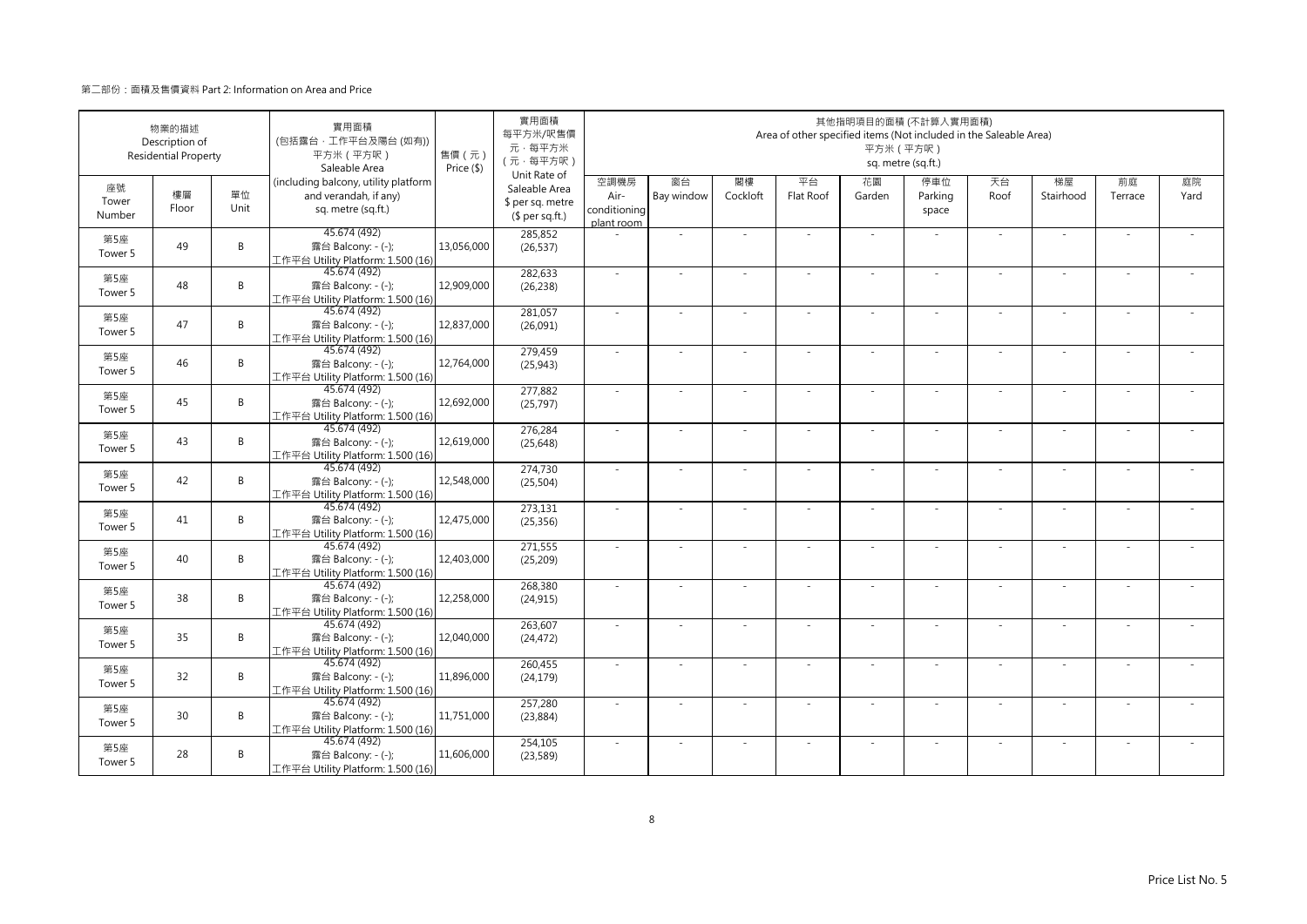|                           | 物業的描述<br>Description of<br><b>Residential Property</b> |            | 實用面積<br>(包括露台·工作平台及陽台(如有))<br>平方米 (平方呎)<br>Saleable Area                            | 售價(元)<br>Price (\$) | 實用面積<br>每平方米/呎售價<br>元·每平方米<br>(元·每平方呎)<br>Unit Rate of |                                            |                          |                | Area of other specified items (Not included in the Saleable Area) | 其他指明項目的面積 (不計算入實用面積)<br>平方米 (平方呎)<br>sq. metre (sq.ft.) |                         |            |                          |               |            |
|---------------------------|--------------------------------------------------------|------------|-------------------------------------------------------------------------------------|---------------------|--------------------------------------------------------|--------------------------------------------|--------------------------|----------------|-------------------------------------------------------------------|---------------------------------------------------------|-------------------------|------------|--------------------------|---------------|------------|
| 座號<br>Tower<br>Number     | 樓層<br>Floor                                            | 單位<br>Unit | (including balcony, utility platform<br>and verandah, if any)<br>sq. metre (sq.ft.) |                     | Saleable Area<br>\$ per sq. metre<br>$$$ per sq.ft.)   | 空調機房<br>Air-<br>conditioning<br>plant room | 窗台<br>Bay window         | 閣樓<br>Cockloft | 平台<br>Flat Roof                                                   | 花園<br>Garden                                            | 停車位<br>Parking<br>space | 天台<br>Roof | 梯屋<br>Stairhood          | 前庭<br>Terrace | 庭院<br>Yard |
| 第5座<br>Tower 5            | 26                                                     | B          | 45.674 (492)<br>露台 Balcony: - (-);<br>工作平台 Utility Platform: 1.500 (16)             | 11,462,000          | 250,952<br>(23, 297)                                   |                                            | ×.                       |                |                                                                   | ×.                                                      |                         | $\sim$     | $\sim$                   |               |            |
| 第5座<br>Tower 5            | 22                                                     | B          | 45.674 (492)<br>露台 Balcony: - (-);<br>工作平台 Utility Platform: 1.500 (16)             | 11,317,000          | 247.778<br>(23,002)                                    | $\sim$                                     | ×.                       | $\sim$         | ÷.                                                                | ×.                                                      | $\sim$                  | $\sim$     | $\sim$                   | $\sim$        |            |
| 第5座<br>Tower 5            | 21                                                     | B          | 45.674 (492)<br>露台 Balcony: - (-);<br>工作平台 Utility Platform: 1.500 (16)             | 11,245,000          | 246,201<br>(22, 856)                                   | $\sim$                                     | $\sim$                   |                | ÷.                                                                | $\sim$                                                  |                         | $\sim$     | ÷                        |               |            |
| 第5座<br>Tower 5            | 19                                                     | B          | 45.674 (492)<br>露台 Balcony: - (-);<br>工作平台 Utility Platform: 1.500 (16)             | 11,100,000          | 243,027<br>(22, 561)                                   | ×.                                         | $\sim$                   |                |                                                                   | ٠                                                       |                         | $\sim$     | ×,                       |               |            |
| 第5座<br>Tower 5            | 18                                                     | B          | 45.674 (492)<br>露台 Balcony: - (-);<br>工作平台 Utility Platform: 1.500 (16)             | 11,028,000          | 241,450<br>(22, 415)                                   | $\sim$                                     | $\sim$                   |                | ÷.                                                                | $\sim$                                                  | $\sim$                  | $\sim$     | ×,                       |               |            |
| 第5座<br>Tower 5            | 15                                                     | B          | 45.674 (492)<br>露台 Balcony: - (-);<br>工作平台 Utility Platform: 1.500 (16)             | 10,811,000          | 236,699<br>(21, 974)                                   | $\sim$                                     |                          |                |                                                                   |                                                         |                         | $\sim$     | ÷,                       |               |            |
| 第5座<br>Tower 5            | 11                                                     | B          | 45.674 (492)<br>露台 Balcony: - (-);<br>工作平台 Utility Platform: 1.500 (16)             | 10,666,000          | 233,525<br>(21, 679)                                   | $\sim$                                     | ×.                       | $\sim$         | $\sim$                                                            | ×.                                                      | $\sim$                  | $\sim$     | $\sim$                   | $\sim$        | $\sim$     |
| 第5座<br>Tower 5            | 8                                                      | B          | 45.674 (492)<br>露台 Balcony: - (-);<br>工作平台 Utility Platform: 1.500 (16)             | 10,362,000          | 226,869<br>(21,061)                                    | ×.                                         |                          |                |                                                                   |                                                         |                         | $\sim$     |                          |               |            |
| 第5座<br>Tower 5            | $\overline{7}$                                         | B          | 45.674 (492)<br>露台 Balcony: - (-);<br>工作平台 Utility Platform: 1.500 (16)             | 10,232,000          | 224,022<br>(20, 797)                                   | ÷.                                         | ×.                       |                | ÷.                                                                | ×.                                                      |                         | ×.         | ٠                        |               |            |
| 第5座<br>Tower 5            | 49                                                     | D          | 62.780 (676)<br>露台 Balcony: 3.275 (35);<br>工作平台 Utility Platform: 1.500 (16)        | 18,418,000          | 293,374<br>(27, 246)                                   | ÷.                                         | $\sim$                   |                | ÷.                                                                | ×.                                                      | ×.                      | $\sim$     | $\sim$                   |               |            |
| 第5座<br>Tower <sub>5</sub> | 48                                                     | D          | 62.780(676)<br>露台 Balcony: 3.275 (35);<br>工作平台 Utility Platform: 1.500 (16)         | 18,325,000          | 291,892<br>(27, 108)                                   | ×.                                         | ×.                       | $\sim$         | ÷,                                                                | ×.                                                      |                         | ×.         | ٠                        |               |            |
| 第5座<br>Tower 5            | 47                                                     | D          | 62.780 (676)<br>露台 Balcony: 3.275 (35);<br>工作平台 Utility Platform: 1.500 (16)        | 18,146,000          | 289,041<br>(26, 843)                                   | ÷.                                         | ÷,                       | $\sim$         | ÷,                                                                | $\sim$                                                  | $\sim$                  | $\sim$     | ä,                       | $\sim$        |            |
| 第5座<br>Tower 5            | 46                                                     | D          | 62.780 (676)<br>露台 Balcony: 3.275 (35);<br>工作平台 Utility Platform: 1.500 (16)        | 18,052,000          | 287,544<br>(26, 704)                                   | ÷.                                         |                          |                |                                                                   |                                                         |                         | ×.         |                          |               |            |
| 第5座<br>Tower 5            | 45                                                     | D          | 62.780 (676)<br>露台 Balcony: 3.275 (35);<br>工作平台 Utility Platform: 1.500 (16)        | 17,960,000          | 286,078<br>(26, 568)                                   | ×.                                         | $\overline{\phantom{a}}$ |                | ÷.                                                                | $\sim$                                                  | $\sim$                  | ×.         | $\overline{\phantom{a}}$ |               |            |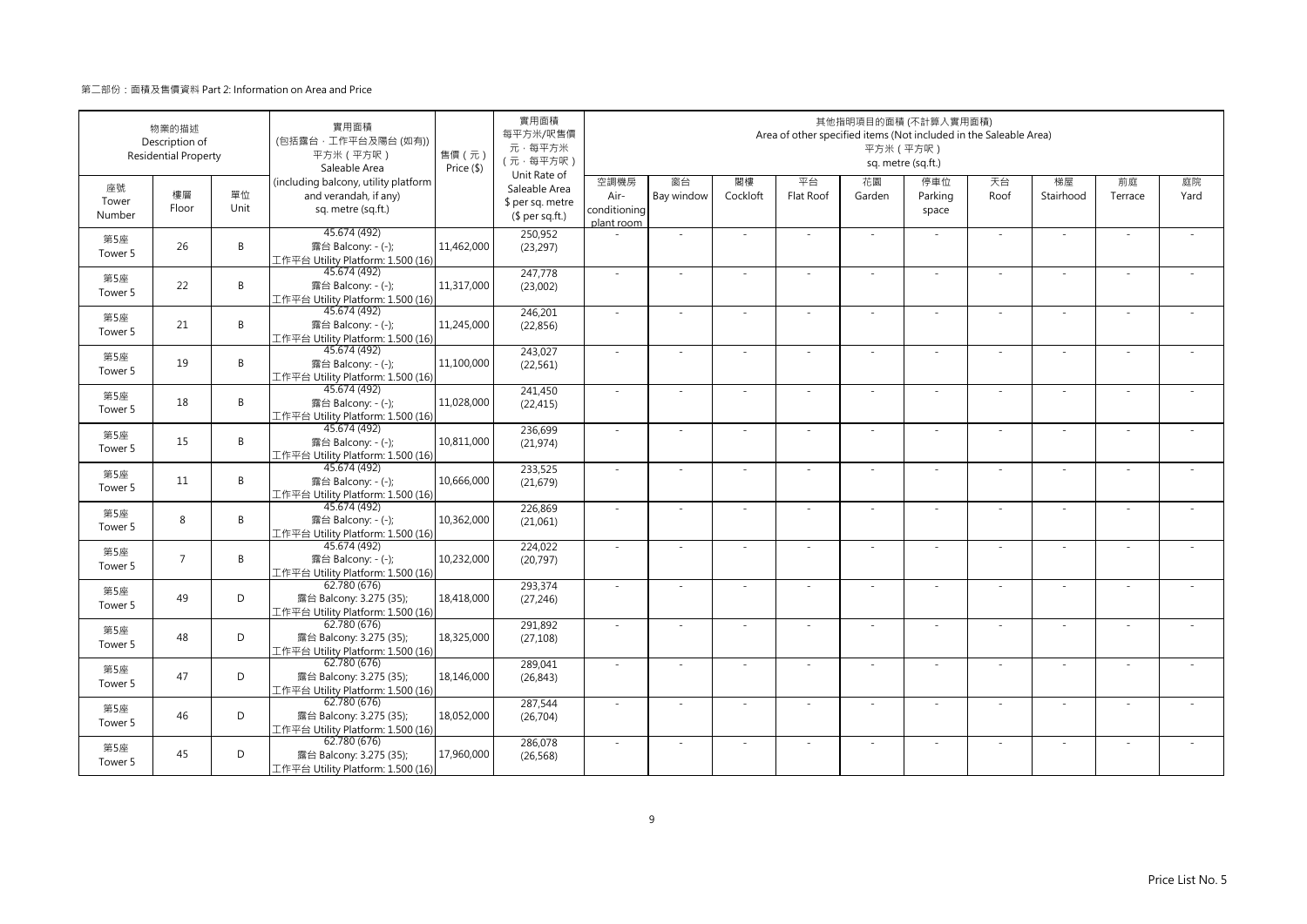|                       | 物業的描述<br>Description of<br><b>Residential Property</b> |            | 實用面積<br>(包括露台·工作平台及陽台(如有))<br>平方米 (平方呎)<br>Saleable Area                            | 售價 (元)<br>Price (\$) | 實用面積<br>每平方米/呎售價<br>元·每平方米<br>(元·每平方呎)                               |                                            |                  |                | Area of other specified items (Not included in the Saleable Area) | 平方米 (平方呎)    | 其他指明項目的面積 (不計算入實用面積)<br>sq. metre (sq.ft.) |            |                 |               |            |
|-----------------------|--------------------------------------------------------|------------|-------------------------------------------------------------------------------------|----------------------|----------------------------------------------------------------------|--------------------------------------------|------------------|----------------|-------------------------------------------------------------------|--------------|--------------------------------------------|------------|-----------------|---------------|------------|
| 座號<br>Tower<br>Number | 樓層<br>Floor                                            | 單位<br>Unit | (including balcony, utility platform<br>and verandah, if any)<br>sq. metre (sq.ft.) |                      | Unit Rate of<br>Saleable Area<br>\$ per sq. metre<br>$$$ per sq.ft.) | 空調機房<br>Air-<br>conditioning<br>plant room | 窗台<br>Bay window | 閣樓<br>Cockloft | 平台<br>Flat Roof                                                   | 花園<br>Garden | 停車位<br>Parking<br>space                    | 天台<br>Roof | 梯屋<br>Stairhood | 前庭<br>Terrace | 庭院<br>Yard |
| 第5座<br>Tower 5        | 43                                                     | D          | 62.780 (676)<br>露台 Balcony: 3.275 (35);<br>工作平台 Utility Platform: 1.500 (16)        | 17,868,000           | 284,613<br>(26, 432)                                                 |                                            | ×.               |                |                                                                   | ÷.           |                                            | $\sim$     | $\sim$          |               |            |
| 第5座<br>Tower 5        | 42                                                     | D          | 62.780(676)<br>露台 Balcony: 3.275 (35);<br>工作平台 Utility Platform: 1.500 (16)         | 17,776,000           | 283,147<br>(26, 296)                                                 | $\sim$                                     | $\sim$           | $\sim$         | $\sim$                                                            | ×.           | $\sim$                                     | $\sim$     | $\sim$          |               |            |
| 第5座<br>Tower 5        | 41                                                     | D          | 62.780 (676)<br>露台 Balcony: 3.275 (35);<br>工作平台 Utility Platform: 1.500 (16)        | 17,683,000           | 281,666<br>(26, 158)                                                 | $\sim$                                     | ×.               |                | ÷.                                                                | ÷.           |                                            | ×.         | J.              |               |            |
| 第5座<br>Tower 5        | 40                                                     | D          | 62.780(676)<br>露台 Balcony: 3.275 (35);<br>工作平台 Utility Platform: 1.500 (16)         | 17,591,000           | 280,201<br>(26, 022)                                                 | $\sim$                                     | ä,               |                |                                                                   |              |                                            | ×.         | ×.              |               |            |
| 第5座<br>Tower 5        | 38                                                     | D          | 62.780 (676)<br>露台 Balcony: 3.275 (35);<br>工作平台 Utility Platform: 1.500 (16)        | 17,405,000           | 277,238<br>(25, 747)                                                 | $\sim$                                     | ×.               |                | ÷.                                                                | ÷.           | $\sim$                                     | $\sim$     | $\sim$          |               |            |
| 第5座<br>Tower 5        | 35                                                     | D          | 62.780 (676)<br>露台 Balcony: 3.275 (35);<br>工作平台 Utility Platform: 1.500 (16)        | 16,884,000           | 268,939<br>(24, 976)                                                 | $\sim$                                     | $\sim$           |                | ÷,                                                                | ÷,           |                                            | $\sim$     | $\sim$          |               |            |
| 第5座<br>Tower 5        | 32                                                     | D          | 62.780(676)<br>露台 Balcony: 3.275 (35);<br>工作平台 Utility Platform: 1.500 (16)         | 16,702,000           | 266.040<br>(24, 707)                                                 | $\sim$                                     | $\sim$           | $\sim$         | ×                                                                 | ÷.           | $\sim$                                     | $\omega$   | $\bar{a}$       | $\sim$        |            |
| 第5座<br>Tower 5        | 30                                                     | D          | 62.780 (676)<br>露台 Balcony: 3.275 (35);<br>工作平台 Utility Platform: 1.500 (16)        | 16,519,000           | 263,125<br>(24, 436)                                                 | $\sim$                                     |                  |                |                                                                   |              |                                            | $\sim$     |                 |               |            |
| 第5座<br>Tower 5        | 28                                                     | D          | 62.780 (676)<br>露台 Balcony: 3.275 (35);<br>工作平台 Utility Platform: 1.500 (16)        | 16,336,000           | 260,210<br>(24, 166)                                                 | ×.                                         | $\sim$           |                |                                                                   |              |                                            | $\sim$     | $\sim$          |               |            |
| 第5座<br>Tower 5        | 26                                                     | D          | 62.780 (676)<br>露台 Balcony: 3.275 (35);<br>工作平台 Utility Platform: 1.500 (16)        | 15,919,000           | 253,568<br>(23, 549)                                                 | $\sim$                                     | ×.               |                | ÷.                                                                | ÷.           | $\sim$                                     | $\sim$     | ×.              |               |            |
| 第5座<br>Tower 5        | 22                                                     | D          | 62.862 (677)<br>露台 Balcony: 3.275 (35);<br>工作平台 Utility Platform: 1.500 (16)        | 15,763,000           | 250,756<br>(23, 284)                                                 |                                            |                  |                |                                                                   |              |                                            | $\sim$     |                 |               |            |
| 第5座<br>Tower 5        | 21                                                     | D          | 62.862 (677)<br>露台 Balcony: 3.275 (35);<br>工作平台 Utility Platform: 1.500 (16)        | 15,672,000           | 249,308<br>(23, 149)                                                 | $\sim$                                     | ×.               |                | $\sim$                                                            | ÷.           | $\sim$                                     | ×.         | ×.              |               |            |
| 第5座<br>Tower 5        | 19                                                     | D          | 62.862 (677)<br>露台 Balcony: 3.275 (35);<br>工作平台 Utility Platform: 1.500 (16)        | 15,492,000           | 246,445<br>(22, 883)                                                 | $\sim$                                     | ÷,               |                | $\overline{\phantom{a}}$                                          | ÷,           |                                            | $\sim$     | ÷,              |               |            |
| 第5座<br>Tower 5        | 18                                                     | D          | 62.862(677)<br>露台 Balcony: 3.275 (35);<br>工作平台 Utility Platform: 1.500 (16)         | 15,403,000           | 245,029<br>(22, 752)                                                 | ×.                                         |                  |                |                                                                   |              |                                            | $\sim$     | J,              |               |            |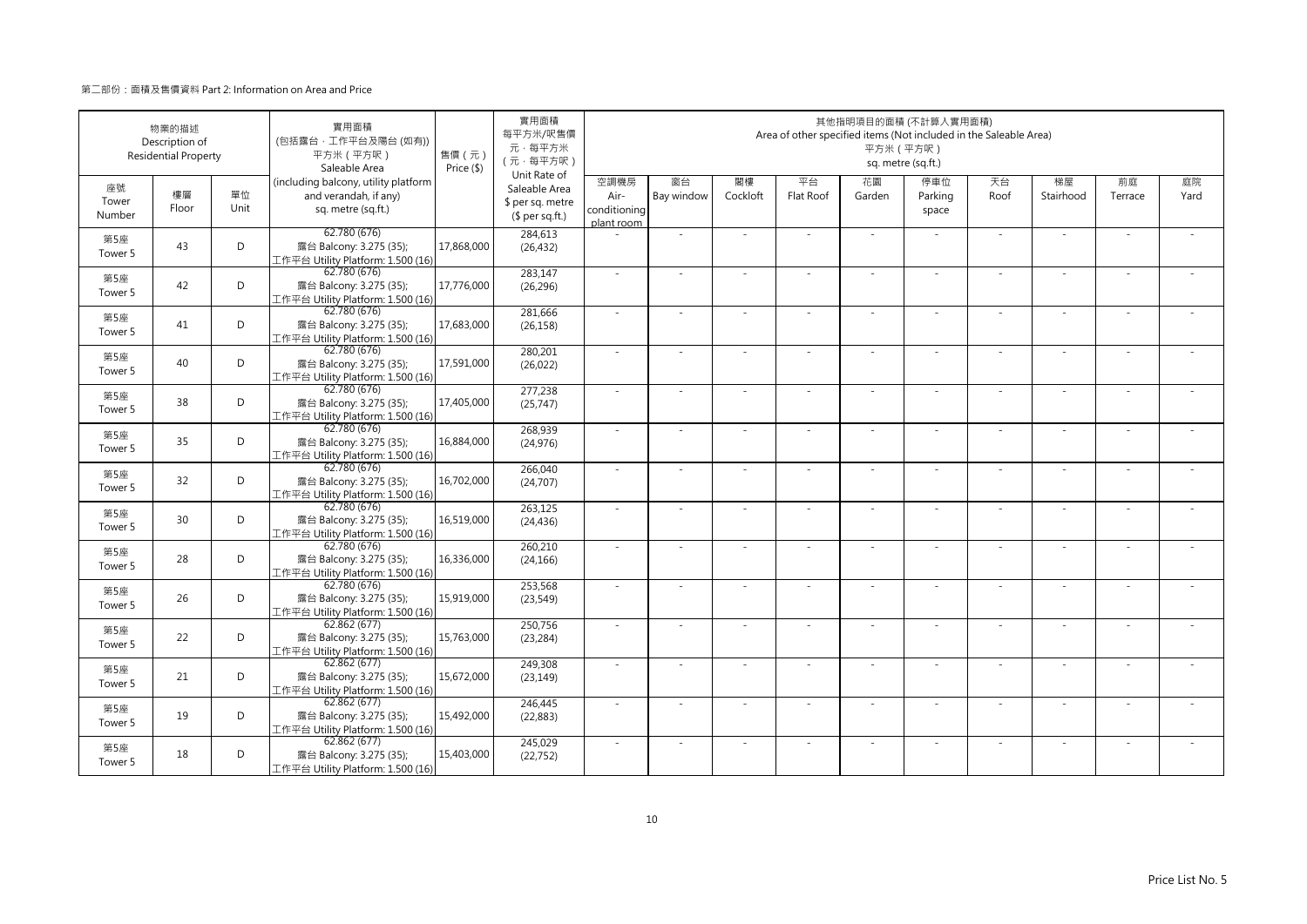|                       | 物業的描述<br>Description of<br><b>Residential Property</b> |            | 實用面積<br>(包括露台·工作平台及陽台 (如有))<br>平方米 (平方呎)<br>Saleable Area                           | 售價(元)<br>Price (\$) | 實用面積<br>每平方米/呎售價<br>元·每平方米<br>(元·每平方呎)               | 其他指明項目的面積 (不計算入實用面積)<br>Area of other specified items (Not included in the Saleable Area)<br>平方米 (平方呎)<br>sq. metre (sq.ft.)<br>Unit Rate of |                          |                |                 |                          |                         |            |                          |               |            |  |  |
|-----------------------|--------------------------------------------------------|------------|-------------------------------------------------------------------------------------|---------------------|------------------------------------------------------|----------------------------------------------------------------------------------------------------------------------------------------------|--------------------------|----------------|-----------------|--------------------------|-------------------------|------------|--------------------------|---------------|------------|--|--|
| 座號<br>Tower<br>Number | 樓層<br>Floor                                            | 單位<br>Unit | (including balcony, utility platform<br>and verandah, if any)<br>sq. metre (sq.ft.) |                     | Saleable Area<br>\$ per sq. metre<br>$$$ per sq.ft.) | 空調機房<br>Air-<br>conditioning<br>plant room                                                                                                   | 窗台<br>Bay window         | 閣樓<br>Cockloft | 平台<br>Flat Roof | 花園<br>Garden             | 停車位<br>Parking<br>space | 天台<br>Roof | 梯屋<br>Stairhood          | 前庭<br>Terrace | 庭院<br>Yard |  |  |
| 第5座<br>Tower 5        | 15                                                     | D          | 62.862(677)<br>露台 Balcony: 3.275 (35);<br>工作平台 Utility Platform: 1.500 (16)         | 14,911,000          | 237,202<br>(22,025)                                  |                                                                                                                                              | ÷,                       |                |                 | ×.                       |                         | ×.         | ä,                       |               |            |  |  |
| 第5座<br>Tower 5        | 11                                                     | D          | 62.862(677)<br>露台 Balcony: 3.275 (35);<br>工作平台 Utility Platform: 1.500 (16)         | 14,732,000          | 234,355<br>(21,761)                                  | ×.                                                                                                                                           | ×.                       |                | ÷.              | $\sim$                   | $\sim$                  | ×.         | ×,                       |               |            |  |  |
| 第5座<br>Tower 5        | 8                                                      | D          | 62.862 (677)<br>露台 Balcony: 3.275 (35);<br>工作平台 Utility Platform: 1.500 (16)        | 14,466,000          | 230,123<br>(21, 368)                                 | ×.                                                                                                                                           |                          |                |                 |                          |                         | ×.         |                          |               |            |  |  |
| 第5座<br>Tower 5        | $\overline{7}$                                         | D          | 62.862(677)<br>露台 Balcony: 3.275 (35);<br>工作平台 Utility Platform: 1.500 (16)         | 14,235,000          | 226,448<br>(21,027)                                  | $\sim$                                                                                                                                       | $\overline{\phantom{a}}$ |                |                 | $\overline{\phantom{0}}$ |                         | $\sim$     | $\overline{\phantom{a}}$ |               |            |  |  |
| 第5座<br>Tower 5        | 38                                                     | E.         | 32.285 (348)<br>露台 Balcony: 2.000 (22);<br>工作平台 Utility Platform: 1.500 (16)        | 9,629,000           | 298,250<br>(27, 670)                                 | $\sim$                                                                                                                                       | ×.                       |                | ÷.              | $\sim$                   | $\sim$                  | $\sim$     | ×,                       |               |            |  |  |
| 第5座<br>Tower 5        | 35                                                     | E.         | 32.285 (348)<br>露台 Balcony: 2.000 (22);<br>工作平台 Utility Platform: 1.500 (16)        | 9,346,000           | 289,484<br>(26, 856)                                 |                                                                                                                                              | ä,                       |                |                 |                          |                         | $\sim$     | ÷,                       |               |            |  |  |
| 第5座<br>Tower 5        | 32                                                     | E          | 32.285 (348)<br>露台 Balcony: 2.000 (22);<br>工作平台 Utility Platform: 1.500 (16)        | 9,249,000           | 286,480<br>(26, 578)                                 | $\sim$                                                                                                                                       | ×.                       |                | ÷.              | ×.                       |                         | ×.         | ×,                       |               |            |  |  |
| 第5座<br>Tower 5        | 30                                                     | E          | 32.285 (348)<br>露台 Balcony: 2.000 (22);<br>工作平台 Utility Platform: 1.500 (16)        | 9,151,000           | 283,444<br>(26, 296)                                 | ÷.                                                                                                                                           |                          |                |                 |                          |                         |            |                          |               |            |  |  |
| 第5座<br>Tower 5        | 28                                                     | E.         | 32.285 (348)<br>露台 Balcony: 2.000 (22);<br>工作平台 Utility Platform: 1.500 (16)        | 9,055,000           | 280,471<br>(26, 020)                                 | ×.                                                                                                                                           | $\overline{\phantom{a}}$ |                |                 | ٠                        |                         | ×.         | $\overline{\phantom{a}}$ |               |            |  |  |
| 第5座<br>Tower 5        | 26                                                     | E.         | 32.285 (348)<br>露台 Balcony: 2.000 (22);<br>工作平台 Utility Platform: 1.500 (16)        | 8,828,000           | 273,440<br>(25, 368)                                 | $\sim$                                                                                                                                       | $\sim$                   | $\sim$         | ÷,              | $\sim$                   | $\sim$                  | $\sim$     | $\sim$                   | $\sim$        |            |  |  |
| 第5座<br>Tower 5        | 22                                                     | E.         | 32.285 (348)<br>露台 Balcony: 2.000 (22);<br>工作平台 Utility Platform: 1.500 (16)        | 8,732,000           | 270,466<br>(25,092)                                  |                                                                                                                                              |                          |                |                 |                          |                         |            |                          |               |            |  |  |
| 第5座<br>Tower 5        | 21                                                     | E          | 32.285 (348)<br>露台 Balcony: 2.000 (22);<br>工作平台 Utility Platform: 1.500 (16)        | 8,683,000           | 268,948<br>(24, 951)                                 | $\sim$                                                                                                                                       | ×.                       |                | ÷.              | $\sim$                   | $\sim$                  | $\sim$     | $\sim$                   |               |            |  |  |
| 第5座<br>Tower 5        | 19                                                     | E          | 32.285 (348)<br>露台 Balcony: 2.000 (22);<br>工作平台 Utility Platform: 1.500 (16)        | 8,588,000           | 266,006<br>(24, 678)                                 | ×.                                                                                                                                           | ÷.                       |                |                 | ÷                        |                         | $\sim$     | ÷,                       |               |            |  |  |
| 第5座<br>Tower 5        | 18                                                     | E.         | 32.285 (348)<br>露台 Balcony: 2.000 (22);<br>工作平台 Utility Platform: 1.500 (16)        | 8,540,000           | 264,519<br>(24, 540)                                 | ×.                                                                                                                                           | ÷,                       |                |                 |                          |                         | $\sim$     | ÷,                       |               |            |  |  |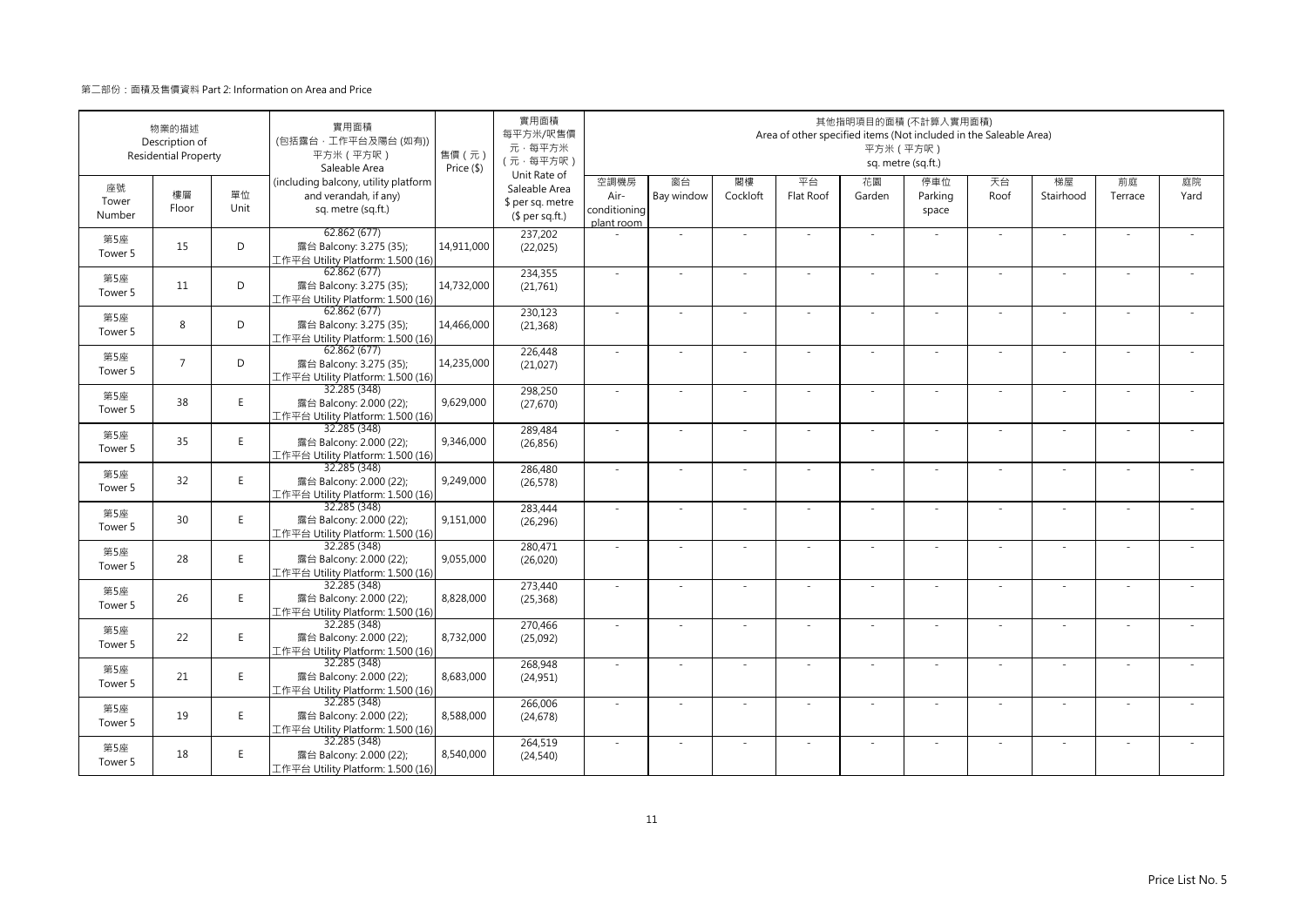|                       | 物業的描述<br>Description of<br><b>Residential Property</b> |            | 實用面積<br>(包括露台·工作平台及陽台(如有))<br>平方米 (平方呎)<br>Saleable Area                            | 售價 (元)<br>Price (\$) | 實用面積<br>每平方米/呎售價<br>元·每平方米<br>(元·每平方呎)               | 其他指明項目的面積 (不計算入實用面積)<br>Area of other specified items (Not included in the Saleable Area)<br>平方米 (平方呎)<br>sq. metre (sq.ft.)<br>Unit Rate of |                  |                |                 |              |                         |            |                 |               |            |  |  |
|-----------------------|--------------------------------------------------------|------------|-------------------------------------------------------------------------------------|----------------------|------------------------------------------------------|----------------------------------------------------------------------------------------------------------------------------------------------|------------------|----------------|-----------------|--------------|-------------------------|------------|-----------------|---------------|------------|--|--|
| 座號<br>Tower<br>Number | 樓層<br>Floor                                            | 單位<br>Unit | (including balcony, utility platform<br>and verandah, if any)<br>sq. metre (sq.ft.) |                      | Saleable Area<br>\$ per sq. metre<br>$$$ per sq.ft.) | 空調機房<br>Air-<br>conditioning<br>plant room                                                                                                   | 窗台<br>Bay window | 閣樓<br>Cockloft | 平台<br>Flat Roof | 花園<br>Garden | 停車位<br>Parking<br>space | 天台<br>Roof | 梯屋<br>Stairhood | 前庭<br>Terrace | 庭院<br>Yard |  |  |
| 第5座<br>Tower 5        | 15                                                     | E          | 32.285 (348)<br>露台 Balcony: 2.000 (22);<br>工作平台 Utility Platform: 1.500 (16)        | 8,273,000            | 256,249<br>(23, 773)                                 |                                                                                                                                              | ×.               |                |                 | $\sim$       |                         | $\sim$     | $\sim$          |               |            |  |  |
| 第5座<br>Tower 5        | 11                                                     | E          | 32.285 (348)<br>露台 Balcony: 2.000 (22);<br>工作平台 Utility Platform: 1.500 (16)        | 8,179,000            | 253,337<br>(23, 503)                                 | $\sim$                                                                                                                                       | $\sim$           | $\sim$         | $\sim$          | ×.           | $\sim$                  | $\sim$     | $\sim$          |               |            |  |  |
| 第5座<br>Tower 5        | 8                                                      | E.         | 32.285 (348)<br>露台 Balcony: 2.000 (22);<br>工作平台 Utility Platform: 1.500 (16)        | 8,037,000            | 248,939<br>(23,095)                                  | $\sim$                                                                                                                                       | ×.               |                | ÷.              | ÷.           |                         | ×.         | J.              |               |            |  |  |
| 第5座<br>Tower 5        | $\overline{7}$                                         | E          | 32.285 (348)<br>露台 Balcony: 2.000 (22);<br>工作平台 Utility Platform: 1.500 (16)        | 7,910,000            | 245,005<br>(22, 730)                                 | $\sim$                                                                                                                                       | ä,               |                |                 |              |                         | ×.         | ×.              |               |            |  |  |
| 第5座<br>Tower 5        | 38                                                     | F.         | 32.183 (346)<br>露台 Balcony: 2.000 (22);<br>工作平台 Utility Platform: 1.500 (16)        | 9,590,000            | 297,983<br>(27, 717)                                 | $\sim$                                                                                                                                       | ×.               |                | ÷.              | ä,           | $\sim$                  | $\sim$     | $\sim$          |               |            |  |  |
| 第5座<br>Tower 5        | 35                                                     | F          | 32.183 (346)<br>露台 Balcony: 2.000 (22);<br>工作平台 Utility Platform: 1.500 (16)        | 9,309,000            | 289,252<br>(26,905)                                  | $\sim$                                                                                                                                       | ä,               |                |                 |              |                         | $\sim$     | $\sim$          |               |            |  |  |
| 第5座<br>Tower 5        | 32                                                     | F.         | 32.183 (346)<br>露台 Balcony: 2.000 (22);<br>工作平台 Utility Platform: 1.500 (16)        | 9,212,000            | 286,238<br>(26, 624)                                 | $\sim$                                                                                                                                       | $\sim$           | $\sim$         | ×               | ÷,           | $\sim$                  | $\omega$   | $\bar{a}$       | $\sim$        |            |  |  |
| 第5座<br>Tower 5        | 30                                                     | F.         | 32.183 (346)<br>露台 Balcony: 2.000 (22);<br>工作平台 Utility Platform: 1.500 (16)        | 9,115,000            | 283,224<br>(26, 344)                                 | $\sim$                                                                                                                                       |                  |                |                 |              |                         | $\sim$     |                 |               |            |  |  |
| 第5座<br>Tower 5        | 28                                                     | F.         | 32.183 (346)<br>露台 Balcony: 2.000 (22);<br>工作平台 Utility Platform: 1.500 (16)        | 9,018,000            | 280,210<br>(26,064)                                  | ×.                                                                                                                                           | $\sim$           |                |                 |              |                         | $\sim$     | ٠               |               |            |  |  |
| 第5座<br>Tower 5        | 26                                                     | F.         | 32.183 (346)<br>露台 Balcony: 2.000 (22);<br>工作平台 Utility Platform: 1.500 (16)        | 8,791,000            | 273,157<br>(25, 408)                                 | $\sim$                                                                                                                                       | ×.               |                | ÷.              | ÷.           | $\sim$                  | $\sim$     | ×.              |               |            |  |  |
| 第5座<br>Tower 5        | 22                                                     | F.         | 32.183 (346)<br>露台 Balcony: 2.000 (22);<br>工作平台 Utility Platform: 1.500 (16)        | 8,696,000            | 270,205<br>(25, 133)                                 |                                                                                                                                              |                  |                |                 |              |                         |            |                 |               |            |  |  |
| 第5座<br>Tower 5        | 21                                                     | F.         | 32.183 (346)<br>露台 Balcony: 2.000 (22);<br>工作平台 Utility Platform: 1.500 (16)        | 8,650,000            | 268,775<br>(25,000)                                  | ×.                                                                                                                                           | ×.               |                | $\sim$          | ÷.           | $\sim$                  | ×.         | ×.              |               |            |  |  |
| 第5座<br>Tower 5        | 19                                                     | F.         | 32.183 (346)<br>露台 Balcony: 2.000 (22);<br>工作平台 Utility Platform: 1.500 (16)        | 8,553,000            | 265,761<br>(24, 720)                                 | $\sim$                                                                                                                                       | ÷,               |                |                 | ٠            |                         | $\sim$     | ÷,              |               |            |  |  |
| 第5座<br>Tower 5        | 18                                                     | F.         | 32.183 (346)<br>露台 Balcony: 2.000 (22);<br>工作平台 Utility Platform: 1.500 (16)        | 8,506,000            | 264,301<br>(24, 584)                                 |                                                                                                                                              |                  |                |                 |              |                         | $\sim$     | J,              |               |            |  |  |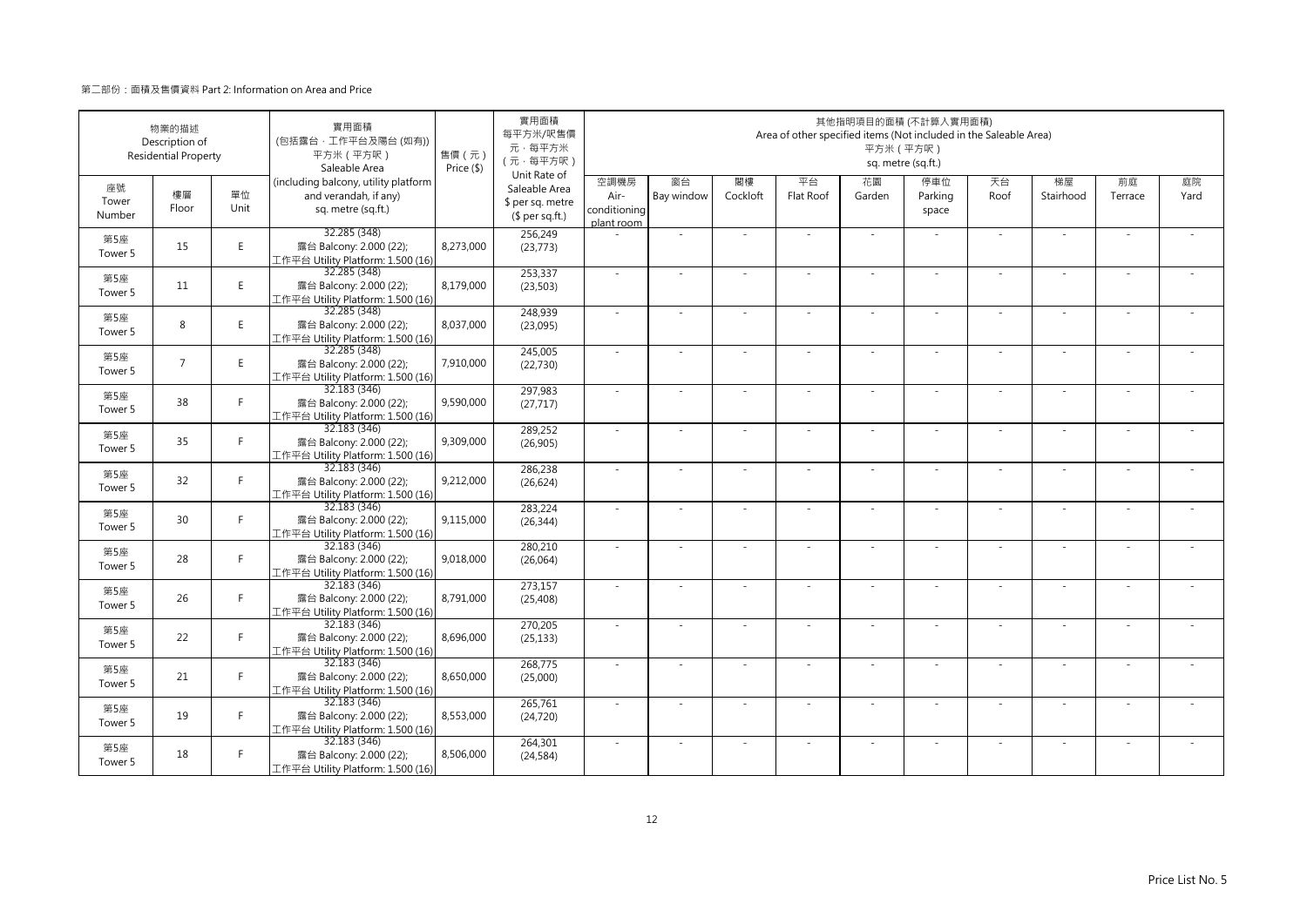|                       | 物業的描述<br>Description of<br><b>Residential Property</b> |            | 實用面積<br>(包括露台·工作平台及陽台(如有))<br>平方米 (平方呎)<br>Saleable Area                            | 售價 (元)<br>Price (\$) | 實用面積<br>每平方米/呎售價<br>元·每平方米<br>(元·每平方呎)               | 其他指明項目的面積 (不計算入實用面積)<br>Area of other specified items (Not included in the Saleable Area)<br>平方米 (平方呎)<br>sq. metre (sq.ft.)<br>Unit Rate of |                  |                |                 |              |                         |            |                 |               |            |
|-----------------------|--------------------------------------------------------|------------|-------------------------------------------------------------------------------------|----------------------|------------------------------------------------------|----------------------------------------------------------------------------------------------------------------------------------------------|------------------|----------------|-----------------|--------------|-------------------------|------------|-----------------|---------------|------------|
| 座號<br>Tower<br>Number | 樓層<br>Floor                                            | 單位<br>Unit | (including balcony, utility platform<br>and verandah, if any)<br>sq. metre (sq.ft.) |                      | Saleable Area<br>\$ per sq. metre<br>$$$ per sq.ft.) | 空調機房<br>Air-<br>conditioning<br>plant room                                                                                                   | 窗台<br>Bay window | 閣樓<br>Cockloft | 平台<br>Flat Roof | 花園<br>Garden | 停車位<br>Parking<br>space | 天台<br>Roof | 梯屋<br>Stairhood | 前庭<br>Terrace | 庭院<br>Yard |
| 第5座<br>Tower 5        | 15                                                     | F          | 32.183 (346)<br>露台 Balcony: 2.000 (22);<br>工作平台 Utility Platform: 1.500 (16)        | 8,239,000            | 256,005<br>(23, 812)                                 |                                                                                                                                              | ×.               |                |                 | $\sim$       |                         | $\sim$     | $\sim$          |               |            |
| 第5座<br>Tower 5        | 11                                                     | F.         | 32.183 (346)<br>露台 Balcony: 2.000 (22);<br>工作平台 Utility Platform: 1.500 (16)        | 8,146,000            | 253,115<br>(23, 543)                                 | $\sim$                                                                                                                                       | $\sim$           | $\sim$         | $\sim$          | ×.           | $\sim$                  | $\sim$     | $\sim$          |               |            |
| 第5座<br>Tower 5        | 8                                                      | F.         | 32.183 (346)<br>露台 Balcony: 2.000 (22);<br>工作平台 Utility Platform: 1.500 (16)        | 8,005,000            | 248,734<br>(23, 136)                                 | $\sim$                                                                                                                                       | ×.               |                | ÷.              | ä,           |                         | ×.         | J.              |               |            |
| 第5座<br>Tower 5        | $\overline{7}$                                         | F.         | 32.183 (346)<br>露台 Balcony: 2.000 (22);<br>工作平台 Utility Platform: 1.500 (16)        | 7,879,000            | 244,819<br>(22, 772)                                 | $\sim$                                                                                                                                       | ä,               |                |                 |              |                         | ×.         | ×.              |               |            |
| 第5座<br>Tower 5        | 38                                                     | G          | 32.233 (347)<br>露台 Balcony: 2.000 (22);<br>工作平台 Utility Platform: 1.500 (16)        | 9,609,000            | 298,111<br>(27, 692)                                 | $\sim$                                                                                                                                       | ×.               |                | ÷.              | ä,           | $\sim$                  | $\sim$     | $\sim$          |               |            |
| 第5座<br>Tower 5        | 35                                                     | G          | 32.233 (347)<br>露台 Balcony: 2.000 (22);<br>工作平台 Utility Platform: 1.500 (16)        | 9,326,000            | 289,331<br>(26, 876)                                 | $\sim$                                                                                                                                       | $\sim$           |                | ٠               | ä,           |                         | $\sim$     | $\sim$          |               |            |
| 第5座<br>Tower 5        | 32                                                     | G          | 32.233 (347)<br>露台 Balcony: 2.000 (22);<br>工作平台 Utility Platform: 1.500 (16)        | 9,230,000            | 286.352<br>(26, 599)                                 | $\sim$                                                                                                                                       | $\sim$           | $\sim$         | ×               | ÷.           | $\sim$                  | $\omega$   | $\bar{a}$       | $\sim$        |            |
| 第5座<br>Tower 5        | 30                                                     | G          | 32.233(347)<br>露台 Balcony: 2.000 (22);<br>工作平台 Utility Platform: 1.500 (16)         | 9,133,000            | 283,343<br>(26, 320)                                 | $\sim$                                                                                                                                       |                  |                |                 |              |                         | $\sim$     |                 |               |            |
| 第5座<br>Tower 5        | 28                                                     | G          | 32.233 (347)<br>露台 Balcony: 2.000 (22);<br>工作平台 Utility Platform: 1.500 (16)        | 9,036,000            | 280,334<br>(26,040)                                  | ×.                                                                                                                                           | $\sim$           |                |                 |              |                         | $\sim$     | $\sim$          |               |            |
| 第5座<br>Tower 5        | 26                                                     | G          | 32.233 (347)<br>露台 Balcony: 2.000 (22);<br>工作平台 Utility Platform: 1.500 (16)        | 8,811,000            | 273,353<br>(25, 392)                                 | $\sim$                                                                                                                                       | ×.               |                | ÷.              | ÷.           | $\sim$                  | $\sim$     | ×.              |               |            |
| 第5座<br>Tower 5        | 22                                                     | G          | 32.233 (347)<br>露台 Balcony: 2.000 (22);<br>工作平台 Utility Platform: 1.500 (16)        | 8,715,000            | 270,375<br>(25, 115)                                 |                                                                                                                                              |                  |                |                 |              |                         |            |                 |               |            |
| 第5座<br>Tower 5        | 21                                                     | G          | 32.233 (347)<br>露台 Balcony: 2.000 (22);<br>工作平台 Utility Platform: 1.500 (16)        | 8,666,000            | 268,855<br>(24, 974)                                 | ×.                                                                                                                                           | ×.               |                | $\sim$          | ÷.           | $\sim$                  | ×.         | ×.              |               |            |
| 第5座<br>Tower 5        | 19                                                     | G          | 32.233 (347)<br>露台 Balcony: 2.000 (22);<br>工作平台 Utility Platform: 1.500 (16)        | 8,571,000            | 265,908<br>(24,700)                                  | $\sim$                                                                                                                                       | ÷,               |                |                 | ٠            |                         | $\sim$     | ÷,              |               |            |
| 第5座<br>Tower 5        | 18                                                     | G          | 32.233 (347)<br>露台 Balcony: 2.000 (22);<br>工作平台 Utility Platform: 1.500 (16)        | 8,523,000            | 264,418<br>(24, 562)                                 |                                                                                                                                              |                  |                |                 |              |                         | $\sim$     | J,              |               |            |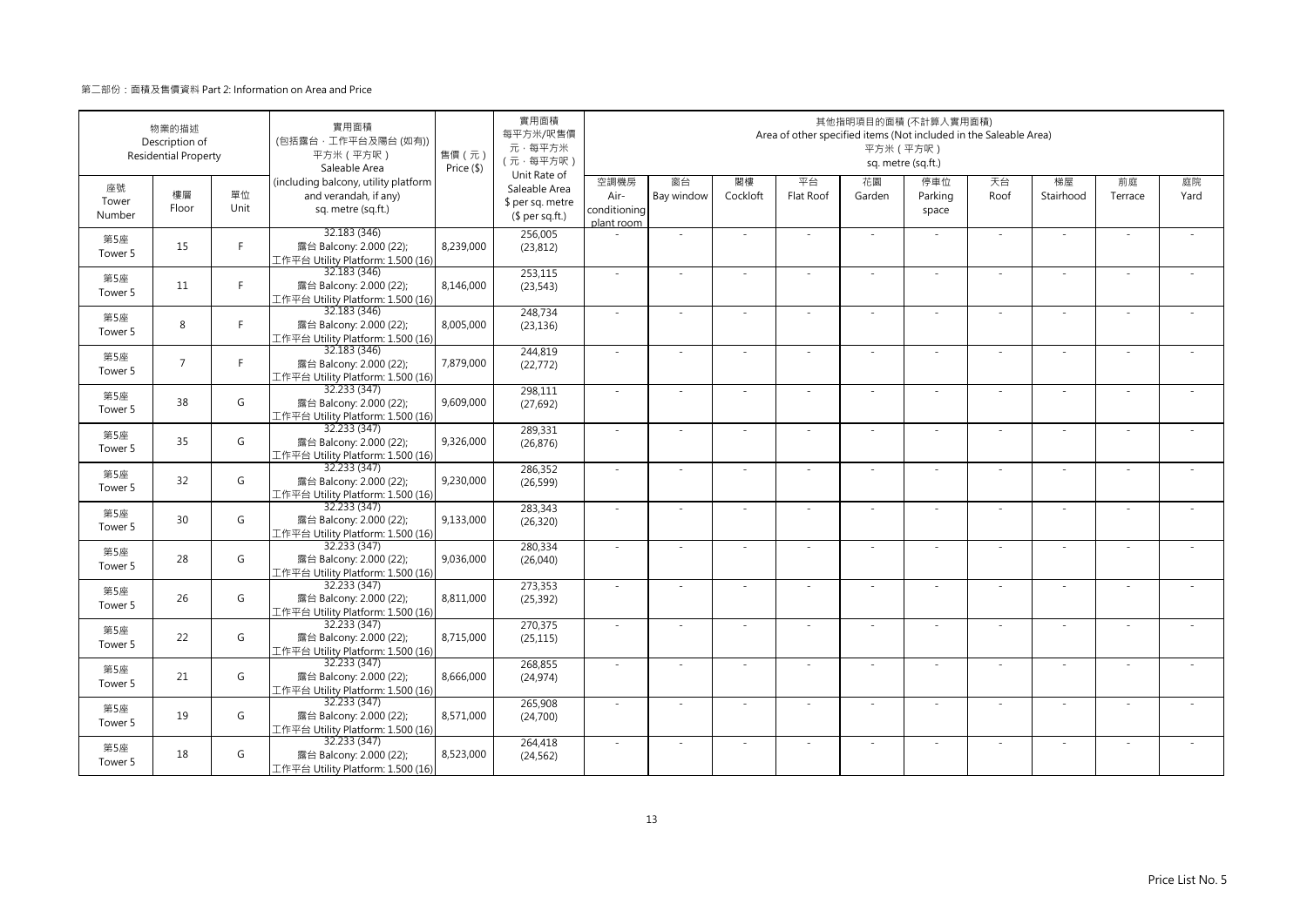|                           | 物業的描述<br>Description of<br><b>Residential Property</b> |            | 實用面積<br>(包括露台·工作平台及陽台(如有))<br>平方米 (平方呎)<br>Saleable Area                            | 售價 (元)<br>Price (\$) | 實用面積<br>每平方米/呎售價<br>元·每平方米<br>(元·每平方呎)<br>Unit Rate of | 其他指明項目的面積 (不計算入實用面積)<br>Area of other specified items (Not included in the Saleable Area)<br>平方米 (平方呎)<br>sq. metre (sq.ft.) |                  |                |                          |              |                         |            |                 |               |            |  |  |
|---------------------------|--------------------------------------------------------|------------|-------------------------------------------------------------------------------------|----------------------|--------------------------------------------------------|------------------------------------------------------------------------------------------------------------------------------|------------------|----------------|--------------------------|--------------|-------------------------|------------|-----------------|---------------|------------|--|--|
| 座號<br>Tower<br>Number     | 樓層<br>Floor                                            | 單位<br>Unit | (including balcony, utility platform<br>and verandah, if any)<br>sq. metre (sq.ft.) |                      | Saleable Area<br>\$ per sq. metre<br>$$$ per sq.ft.)   | 空調機房<br>Air-<br>conditioning<br>plant room                                                                                   | 窗台<br>Bay window | 閣樓<br>Cockloft | 平台<br>Flat Roof          | 花園<br>Garden | 停車位<br>Parking<br>space | 天台<br>Roof | 梯屋<br>Stairhood | 前庭<br>Terrace | 庭院<br>Yard |  |  |
| 第5座<br>Tower 5            | 15                                                     | G          | 32.233 (347)<br>露台 Balcony: 2.000 (22);<br>工作平台 Utility Platform: 1.500 (16)        | 8,257,000            | 256,166<br>(23, 795)                                   |                                                                                                                              | ×.               |                | ÷.                       | $\sim$       |                         | $\sim$     | $\sim$          |               |            |  |  |
| 第5座<br>Tower 5            | 11                                                     | G          | 32.233 (347)<br>露台 Balcony: 2.000 (22);<br>工作平台 Utility Platform: 1.500 (16)        | 8,163,000            | 253,250<br>(23, 524)                                   | $\sim$                                                                                                                       | ×.               | $\sim$         | $\sim$                   | ×.           | $\sim$                  | $\sim$     | $\sim$          | $\sim$        |            |  |  |
| 第5座<br>Tower 5            | 8                                                      | G          | 32.233 (347)<br>露台 Balcony: 2.000 (22);<br>工作平台 Utility Platform: 1.500 (16)        | 8,022,000            | 248,875<br>(23, 118)                                   | $\sim$                                                                                                                       | ×.               |                | ÷.                       | ÷,           |                         | $\sim$     | ÷.              |               |            |  |  |
| 第5座<br>Tower 5            | $\overline{7}$                                         | G          | 32.233 (347)<br>露台 Balcony: 2.000 (22);<br>工作平台 Utility Platform: 1.500 (16)        | 7,895,000            | 244,935<br>(22, 752)                                   | ×.                                                                                                                           | $\sim$           |                |                          | ÷,           |                         | $\sim$     | ٠               |               |            |  |  |
| 第5座<br>Tower 5            | 49                                                     | H          | 49.000 (527)<br>露台 Balcony: 2.000 (22);<br>工作平台 Utility Platform: 1.500 (16)        | 13,523,000           | 275,980<br>(25,660)                                    | $\sim$                                                                                                                       | $\sim$           |                | $\overline{\phantom{a}}$ | $\sim$       | $\sim$                  | $\sim$     | $\sim$          |               |            |  |  |
| 第5座<br>Tower 5            | 48                                                     | H          | 49.000 (527)<br>露台 Balcony: 2.000 (22);<br>工作平台 Utility Platform: 1.500 (16)        | 13,450,000           | 274,490<br>(25, 522)                                   |                                                                                                                              |                  |                |                          |              |                         |            | ä,              |               |            |  |  |
| 第5座<br>Tower 5            | 47                                                     | H          | 49.000 (527)<br>露台 Balcony: 2.000 (22);<br>工作平台 Utility Platform: 1.500 (16)        | 13,313,000           | 271,694<br>(25, 262)                                   | $\sim$                                                                                                                       | ×.               | $\sim$         | ÷.                       | ÷.           | $\sim$                  | $\sim$     | $\sim$          | $\sim$        | $\sim$     |  |  |
| 第5座<br>Tower 5            | 46                                                     | H          | 49.000 (527)<br>露台 Balcony: 2.000 (22);<br>工作平台 Utility Platform: 1.500 (16)        | 13,240,000           | 270,204<br>(25, 123)                                   | $\sim$                                                                                                                       |                  |                |                          |              |                         | $\sim$     |                 |               |            |  |  |
| 第5座<br>Tower 5            | 45                                                     | H          | 49.000 (527)<br>露台 Balcony: 2.000 (22);<br>工作平台 Utility Platform: 1.500 (16)        | 13,169,000           | 268,755<br>(24,989)                                    | ×.                                                                                                                           | ×.               |                | ÷.                       | ÷.           |                         | $\sim$     | ×.              |               |            |  |  |
| 第5座<br>Tower <sub>5</sub> | 43                                                     | H          | 49.000 (527)<br>露台 Balcony: 2.000 (22);<br>工作平台 Utility Platform: 1.500 (16)        | 13,096,000           | 267,265<br>(24, 850)                                   | $\sim$                                                                                                                       | $\sim$           |                | ÷.                       | ÷.           | $\sim$                  | $\sim$     | $\sim$          |               |            |  |  |
| 第5座<br>Tower 5            | 42                                                     | H          | 49.000 (527)<br>露台 Balcony: 2.000 (22);<br>工作平台 Utility Platform: 1.500 (16)        | 13,023,000           | 265,776<br>(24, 712)                                   | $\sim$                                                                                                                       | ×.               |                | ÷.                       | ÷.           |                         | ×.         | ×.              |               |            |  |  |
| 第5座<br>Tower 5            | 41                                                     | H          | 49.000 (527)<br>露台 Balcony: 2.000 (22);<br>工作平台 Utility Platform: 1.500 (16)        | 12,950,000           | 264,286<br>(24, 573)                                   | $\sim$                                                                                                                       | $\sim$           | $\sim$         | ÷,                       | ÷,           | $\sim$                  | $\sim$     | $\sim$          |               |            |  |  |
| 第5座<br>Tower 5            | 40                                                     | H          | 49.000 (527)<br>露台 Balcony: 2.000 (22);<br>工作平台 Utility Platform: 1.500 (16)        | 12,877,000           | 262,796<br>(24, 435)                                   | $\sim$                                                                                                                       |                  |                |                          |              |                         |            |                 |               |            |  |  |
| 第5座<br>Tower 5            | 38                                                     | H          | 49.000 (527)<br>露台 Balcony: 2.000 (22);<br>工作平台 Utility Platform: 1.500 (16)        | 12,732,000           | 259,837<br>(24, 159)                                   | $\sim$                                                                                                                       | ×.               |                | $\sim$                   | $\sim$       |                         | ×.         | $\sim$          |               |            |  |  |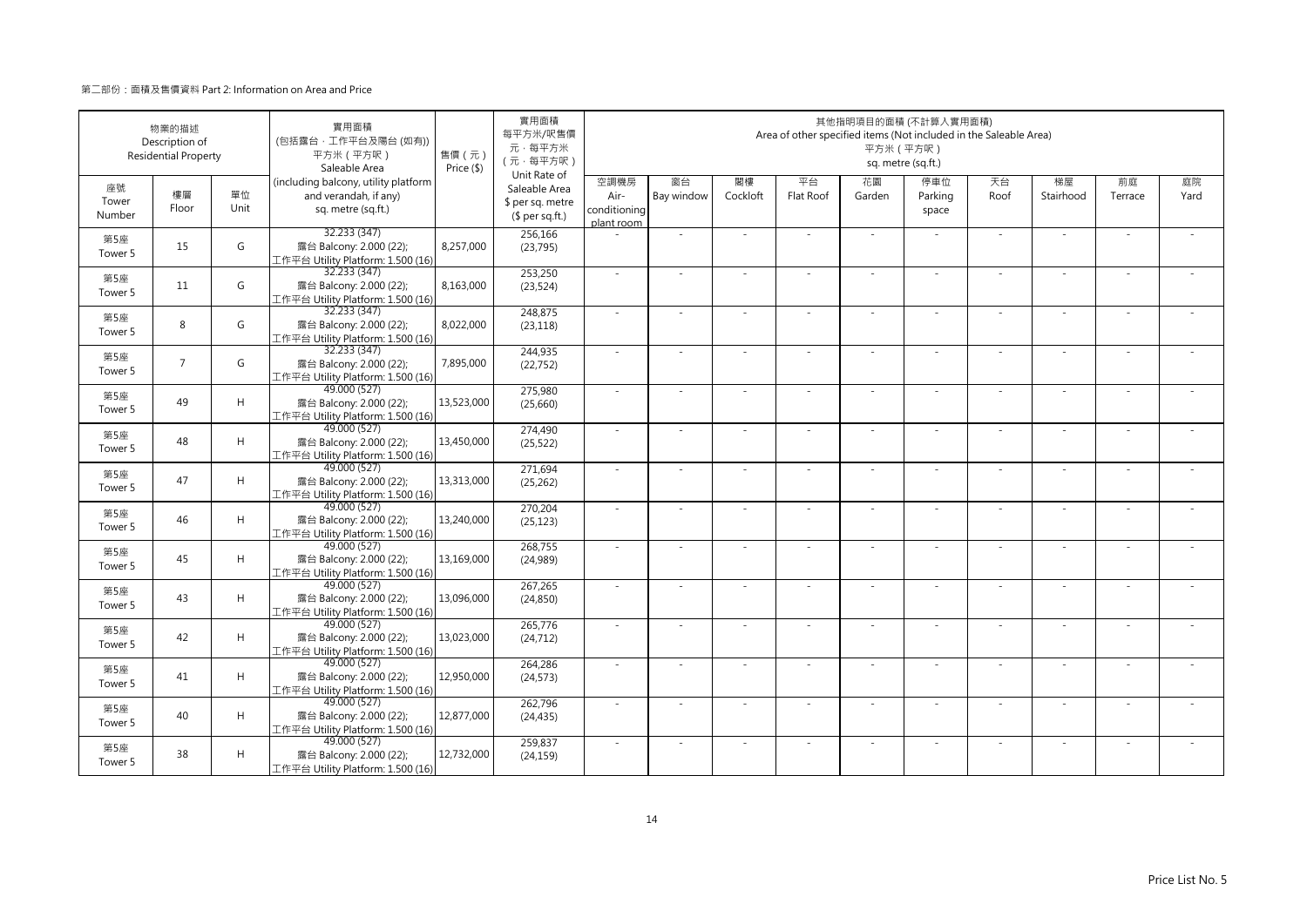|                       | 物業的描述<br>Description of<br><b>Residential Property</b> |                | 實用面積<br>(包括露台·工作平台及陽台(如有))<br>平方米 (平方呎)<br>Saleable Area                            | 售價 (元)<br>Price (\$) | 實用面積<br>每平方米/呎售價<br>元·每平方米<br>(元·每平方呎)               | 其他指明項目的面積 (不計算入實用面積)<br>Area of other specified items (Not included in the Saleable Area)<br>平方米 (平方呎)<br>sq. metre (sq.ft.)<br>Unit Rate of |                  |                |                 |              |                         |            |                 |               |            |  |  |
|-----------------------|--------------------------------------------------------|----------------|-------------------------------------------------------------------------------------|----------------------|------------------------------------------------------|----------------------------------------------------------------------------------------------------------------------------------------------|------------------|----------------|-----------------|--------------|-------------------------|------------|-----------------|---------------|------------|--|--|
| 座號<br>Tower<br>Number | 樓層<br>Floor                                            | 單位<br>Unit     | (including balcony, utility platform<br>and verandah, if any)<br>sq. metre (sq.ft.) |                      | Saleable Area<br>\$ per sq. metre<br>$$$ per sq.ft.) | 空調機房<br>Air-<br>conditioning<br>plant room                                                                                                   | 窗台<br>Bay window | 閣樓<br>Cockloft | 平台<br>Flat Roof | 花園<br>Garden | 停車位<br>Parking<br>space | 天台<br>Roof | 梯屋<br>Stairhood | 前庭<br>Terrace | 庭院<br>Yard |  |  |
| 第5座<br>Tower 5        | 35                                                     | H              | 49.000 (527)<br>露台 Balcony: 2.000 (22);<br>工作平台 Utility Platform: 1.500 (16)        | 12,336,000           | 251,755<br>(23, 408)                                 |                                                                                                                                              | ×.               |                |                 | ÷.           |                         | $\sim$     | $\sim$          |               |            |  |  |
| 第5座<br>Tower 5        | 32                                                     | H              | 49.000 (527)<br>露台 Balcony: 2.000 (22);<br>工作平台 Utility Platform: 1.500 (16)        | 12,192,000           | 248,816<br>(23, 135)                                 | $\sim$                                                                                                                                       | $\sim$           | $\sim$         | $\sim$          | ×.           | $\sim$                  | $\sim$     | $\sim$          |               |            |  |  |
| 第5座<br>Tower 5        | 30                                                     | H              | 49.000 (527)<br>露台 Balcony: 2.000 (22);<br>工作平台 Utility Platform: 1.500 (16)        | 12,049,000           | 245,898<br>(22, 863)                                 | $\sim$                                                                                                                                       | ×.               |                | ÷.              | ÷.           |                         | ×.         | J.              |               |            |  |  |
| 第5座<br>Tower 5        | 28                                                     | H              | 49.000 (527)<br>露台 Balcony: 2.000 (22);<br>工作平台 Utility Platform: 1.500 (16)        | 11,905,000           | 242,959<br>(22, 590)                                 | $\sim$                                                                                                                                       | ä,               |                |                 |              |                         | ×.         | ×.              |               |            |  |  |
| 第5座<br>Tower 5        | 26                                                     | H              | 49.000 (527)<br>露台 Balcony: 2.000 (22);<br>工作平台 Utility Platform: 1.500 (16)        | 11,592,000           | 236,571<br>(21,996)                                  | $\sim$                                                                                                                                       | ×.               |                | ÷.              | ä,           | $\sim$                  | $\sim$     | $\sim$          |               |            |  |  |
| 第5座<br>Tower 5        | 22                                                     | H              | 49.055 (528)<br>露台 Balcony: 2.000 (22);<br>工作平台 Utility Platform: 1.500 (16)        | 11,472,000           | 233,860<br>(21, 727)                                 | $\sim$                                                                                                                                       | $\sim$           |                | ٠               | ä,           |                         | $\sim$     | $\sim$          |               |            |  |  |
| 第5座<br>Tower 5        | 21                                                     | H              | 49.055 (528)<br>露台 Balcony: 2.000 (22);<br>工作平台 Utility Platform: 1.500 (16)        | 11,402,000           | 232,433<br>(21, 595)                                 | $\sim$                                                                                                                                       | $\sim$           | $\sim$         | ×               | ÷.           | $\sim$                  | $\sim$     | $\bar{a}$       | $\sim$        |            |  |  |
| 第5座<br>Tower 5        | 19                                                     | H              | 49.055 (528)<br>露台 Balcony: 2.000 (22);<br>工作平台 Utility Platform: 1.500 (16)        | 11,260,000           | 229,538<br>(21, 326)                                 | ×.                                                                                                                                           |                  |                |                 |              |                         | $\sim$     |                 |               |            |  |  |
| 第5座<br>Tower 5        | 18                                                     | H              | 49.055 (528)<br>露台 Balcony: 2.000 (22);<br>工作平台 Utility Platform: 1.500 (16)        | 11,189,000           | 228,091<br>(21, 191)                                 | ×.                                                                                                                                           | $\sim$           |                |                 |              |                         | $\sim$     | $\sim$          |               |            |  |  |
| 第5座<br>Tower 5        | 15                                                     | H              | 49.055 (528)<br>露台 Balcony: 2.000 (22);<br>工作平台 Utility Platform: 1.500 (16)        | 10,817,000           | 220,508<br>(20, 487)                                 | $\sim$                                                                                                                                       | ×.               |                | ÷.              | ÷.           | $\sim$                  | $\sim$     | ×.              |               |            |  |  |
| 第5座<br>Tower 5        | 11                                                     | H              | 49.055 (528)<br>露台 Balcony: 2.000 (22);<br>工作平台 Utility Platform: 1.500 (16)        | 10,676,000           | 217,633<br>(20, 220)                                 |                                                                                                                                              |                  |                |                 |              |                         |            |                 |               |            |  |  |
| 第5座<br>Tower 5        | 8                                                      | H              | 49.055 (528)<br>露台 Balcony: 2.000 (22);<br>工作平台 Utility Platform: 1.500 (16)        | 10,468,000           | 213,393<br>(19, 826)                                 | $\sim$                                                                                                                                       | ×.               |                | $\sim$          | ÷.           | $\sim$                  | ×.         | ×.              |               |            |  |  |
| 第5座<br>Tower 5        | $\overline{7}$                                         | H              | 49.055 (528)<br>露台 Balcony: 2.000 (22);<br>工作平台 Utility Platform: 1.500 (16)        | 10,295,000           | 209,866<br>(19, 498)                                 | $\sim$                                                                                                                                       | ÷,               |                |                 | ٠            |                         | $\sim$     | ÷,              |               |            |  |  |
| 第5座<br>Tower 5        | 49                                                     | $\overline{1}$ | 51.300 (552)<br>露台 Balcony: 2.000 (22);<br>工作平台 Utility Platform: 1.500 (16)        | 14,039,000           | 273,665<br>(25, 433)                                 |                                                                                                                                              |                  |                |                 |              |                         | $\sim$     | J,              |               |            |  |  |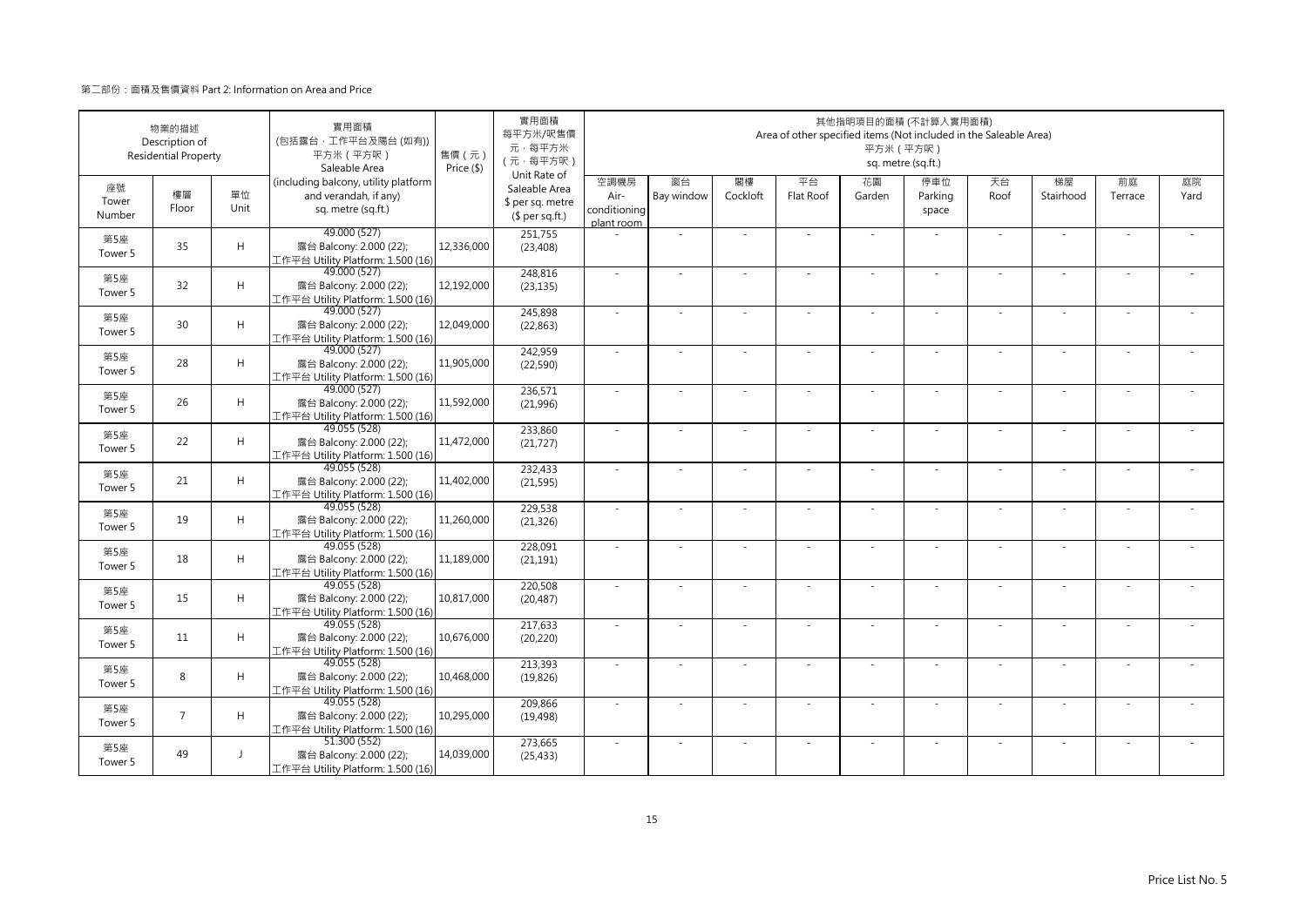|                           | 物業的描述<br>Description of<br><b>Residential Property</b> |                          | 實用面積<br>(包括露台·工作平台及陽台(如有))<br>平方米 (平方呎)<br>Saleable Area                            | 售價 (元)<br>Price (\$) | 實用面積<br>每平方米/呎售價<br>元·每平方米<br>(元·每平方呎)               | 其他指明項目的面積 (不計算入實用面積)<br>Area of other specified items (Not included in the Saleable Area)<br>平方米 (平方呎)<br>sq. metre (sq.ft.)<br>Unit Rate of |                  |                |                          |              |                         |            |                 |               |            |  |  |  |
|---------------------------|--------------------------------------------------------|--------------------------|-------------------------------------------------------------------------------------|----------------------|------------------------------------------------------|----------------------------------------------------------------------------------------------------------------------------------------------|------------------|----------------|--------------------------|--------------|-------------------------|------------|-----------------|---------------|------------|--|--|--|
| 座號<br>Tower<br>Number     | 樓層<br>Floor                                            | 單位<br>Unit               | (including balcony, utility platform<br>and verandah, if any)<br>sq. metre (sq.ft.) |                      | Saleable Area<br>\$ per sq. metre<br>$$$ per sq.ft.) | 空調機房<br>Air-<br>conditioning<br>plant room                                                                                                   | 窗台<br>Bay window | 閣樓<br>Cockloft | 平台<br>Flat Roof          | 花園<br>Garden | 停車位<br>Parking<br>space | 天台<br>Roof | 梯屋<br>Stairhood | 前庭<br>Terrace | 庭院<br>Yard |  |  |  |
| 第5座<br>Tower 5            | 48                                                     | $\overline{1}$           | 51.300 (552)<br>露台 Balcony: 2.000 (22);<br>工作平台 Utility Platform: 1.500 (16)        | 13,789,000           | 268,791<br>(24,980)                                  |                                                                                                                                              | ×.               |                |                          | $\sim$       |                         | $\sim$     | $\sim$          |               |            |  |  |  |
| 第5座<br>Tower 5            | 47                                                     | $\mathbf{J}$             | 51.300 (552)<br>露台 Balcony: 2.000 (22);<br>工作平台 Utility Platform: 1.500 (16)        | 13,472,000           | 262,612<br>(24, 406)                                 | $\sim$                                                                                                                                       | ×.               | $\sim$         | $\sim$                   | ×.           | $\sim$                  | $\sim$     | $\sim$          |               |            |  |  |  |
| 第5座<br>Tower 5            | 46                                                     | $\mathbf{I}$             | 51.300(552)<br>露台 Balcony: 2.000 (22);<br>工作平台 Utility Platform: 1.500 (16)         | 13,230,000           | 257,895<br>(23,967)                                  | $\sim$                                                                                                                                       | ×.               |                | ÷.                       | ÷,           |                         | $\sim$     | ÷.              |               |            |  |  |  |
| 第5座<br>Tower 5            | 45                                                     | $\overline{1}$           | 51.300 (552)<br>露台 Balcony: 2.000 (22);<br>工作平台 Utility Platform: 1.500 (16)        | 12,998,000           | 253,372<br>(23, 547)                                 | ×.                                                                                                                                           | $\sim$           |                |                          | ÷,           |                         | $\sim$     | ٠               |               |            |  |  |  |
| 第5座<br>Tower 5            | 43                                                     | $\overline{1}$           | 51.300 (552)<br>露台 Balcony: 2.000 (22);<br>工作平台 Utility Platform: 1.500 (16)        | 12,804,000           | 249,591<br>(23, 196)                                 | $\sim$                                                                                                                                       | $\sim$           |                | $\overline{\phantom{a}}$ | $\sim$       | $\sim$                  | $\sim$     | $\sim$          |               |            |  |  |  |
| 第5座<br>Tower 5            | 42                                                     | $\mathbf{I}$             | 51.300 (552)<br>露台 Balcony: 2.000 (22);<br>工作平台 Utility Platform: 1.500 (16)        | 12,677,000           | 247,115<br>(22,966)                                  |                                                                                                                                              |                  |                |                          |              |                         |            |                 |               |            |  |  |  |
| 第5座<br>Tower 5            | 41                                                     | $\mathbf{J}$             | 51.300 (552)<br>露台 Balcony: 2.000 (22);<br>工作平台 Utility Platform: 1.500 (16)        | 12,584,000           | 245,302<br>(22, 797)                                 | $\sim$                                                                                                                                       | ×.               | $\sim$         | ÷.                       | ÷.           | $\sim$                  | $\sim$     | $\sim$          | $\sim$        | $\sim$     |  |  |  |
| 第5座<br>Tower 5            | 40                                                     | J                        | 51.300 (552)<br>露台 Balcony: 2.000 (22);<br>工作平台 Utility Platform: 1.500 (16)        | 12,526,000           | 244,172<br>(22, 692)                                 | $\sim$                                                                                                                                       |                  |                |                          |              |                         | $\sim$     |                 |               |            |  |  |  |
| 第5座<br>Tower 5            | 38                                                     | $\overline{\phantom{a}}$ | 51.300 (552)<br>露台 Balcony: 2.000 (22);<br>工作平台 Utility Platform: 1.500 (16)        | 12,408,000           | 241,871<br>(22, 478)                                 | ×.                                                                                                                                           | ×.               |                | ÷.                       | ÷.           |                         | $\sim$     | ×.              |               |            |  |  |  |
| 第5座<br>Tower <sub>5</sub> | 35                                                     | $\mathbf{I}$             | 51.300 (552)<br>露台 Balcony: 2.000 (22);<br>工作平台 Utility Platform: 1.500 (16)        | 12,059,000           | 235,068<br>(21, 846)                                 | $\sim$                                                                                                                                       | $\sim$           |                | ÷.                       | ÷.           | $\sim$                  | $\sim$     | $\sim$          |               |            |  |  |  |
| 第5座<br>Tower 5            | 32                                                     | $\mathbf{I}$             | 51.300 (552)<br>露台 Balcony: 2.000 (22);<br>工作平台 Utility Platform: 1.500 (16)        | 11,944,000           | 232,827<br>(21, 638)                                 | $\sim$                                                                                                                                       | ×.               |                | J.                       | ÷.           |                         | ×.         | ÷,              |               |            |  |  |  |
| 第5座<br>Tower 5            | 30                                                     | J                        | 51.300 (552)<br>露台 Balcony: 2.000 (22);<br>工作平台 Utility Platform: 1.500 (16)        | 11,828,000           | 230,565<br>(21, 428)                                 | $\sim$                                                                                                                                       | $\sim$           |                | ÷,                       | ÷,           | $\sim$                  | $\sim$     | $\sim$          |               |            |  |  |  |
| 第5座<br>Tower 5            | 28                                                     | J                        | 51.300 (552)<br>露台 Balcony: 2.000 (22);<br>工作平台 Utility Platform: 1.500 (16)        | 11,712,000           | 228,304<br>(21, 217)                                 |                                                                                                                                              |                  |                |                          |              |                         |            |                 |               |            |  |  |  |
| 第5座<br>Tower 5            | 26                                                     | $\overline{1}$           | 51.300 (552)<br>露台 Balcony: 2.000 (22);<br>工作平台 Utility Platform: 1.500 (16)        | 11,430,000           | 222,807<br>(20, 707)                                 | $\sim$                                                                                                                                       | ×.               |                | $\sim$                   | $\sim$       |                         | ×.         | $\sim$          |               |            |  |  |  |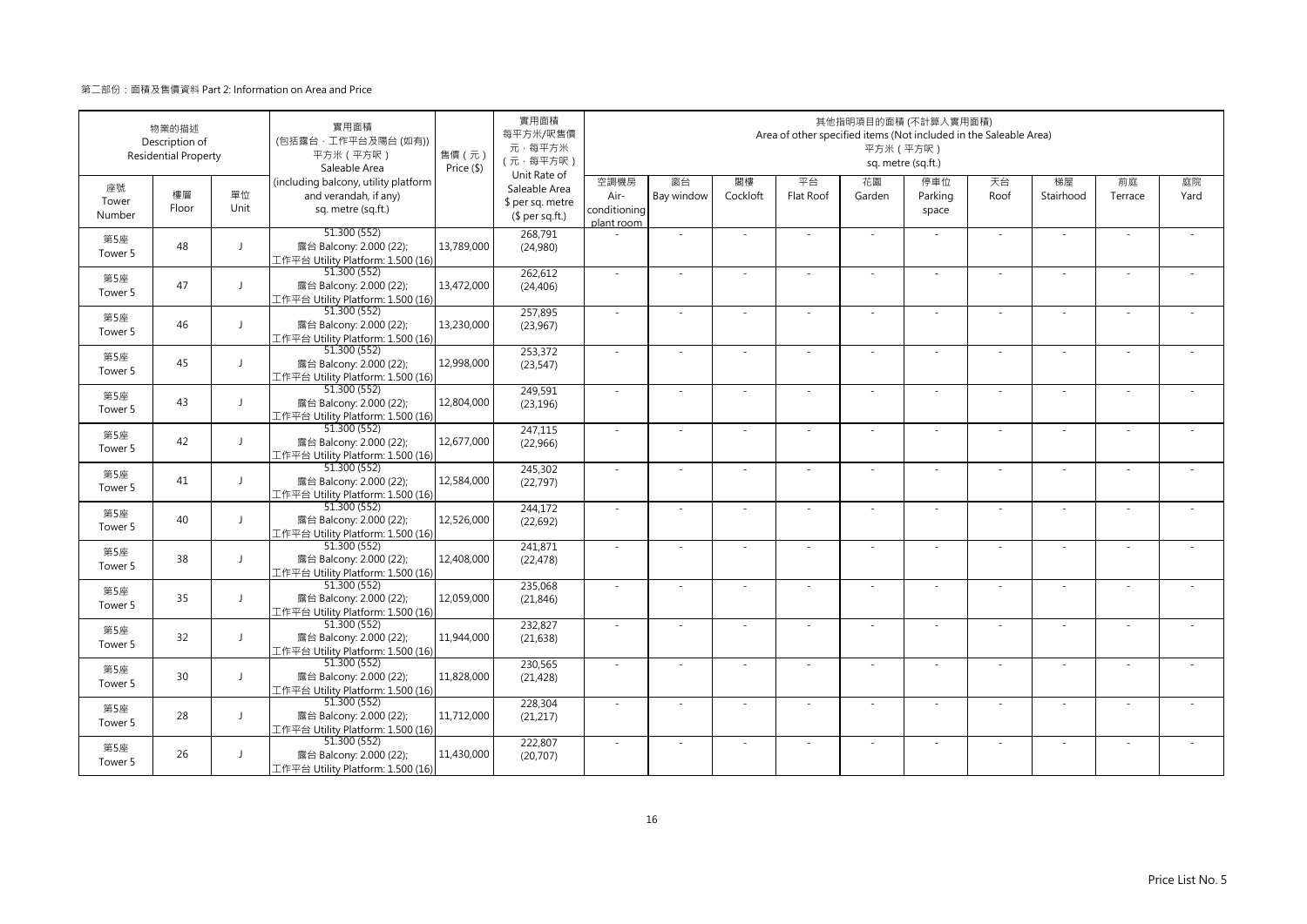|                       | 物業的描述<br>Description of<br><b>Residential Property</b> |            | 實用面積<br>(包括露台·工作平台及陽台 (如有))<br>平方米 (平方呎)<br>Saleable Area                           | 售價 (元)<br>Price (\$) | 實用面積<br>每平方米/呎售價<br>元·每平方米<br>(元·每平方呎)                               | 其他指明項目的面積 (不計算入實用面積)<br>Area of other specified items (Not included in the Saleable Area)<br>平方米 (平方呎)<br>sq. metre (sq.ft.) |                  |                |                 |              |                          |            |                          |                          |            |  |  |
|-----------------------|--------------------------------------------------------|------------|-------------------------------------------------------------------------------------|----------------------|----------------------------------------------------------------------|------------------------------------------------------------------------------------------------------------------------------|------------------|----------------|-----------------|--------------|--------------------------|------------|--------------------------|--------------------------|------------|--|--|
| 座號<br>Tower<br>Number | 樓層<br>Floor                                            | 單位<br>Unit | (including balcony, utility platform<br>and verandah, if any)<br>sq. metre (sq.ft.) |                      | Unit Rate of<br>Saleable Area<br>\$ per sq. metre<br>$$$ per sq.ft.) | 空調機房<br>Air-<br>conditioning<br>plant room                                                                                   | 窗台<br>Bay window | 閣樓<br>Cockloft | 平台<br>Flat Roof | 花園<br>Garden | 停車位<br>Parking<br>space  | 天台<br>Roof | 梯屋<br>Stairhood          | 前庭<br>Terrace            | 庭院<br>Yard |  |  |
| 第5座<br>Tower 5        | 22                                                     |            | 51.300 (552)<br>露台 Balcony: 2.000 (22);<br>工作平台 Utility Platform: 1.500 (16)        | 11,316,000           | 220,585<br>(20, 500)                                                 |                                                                                                                              | ٠                |                |                 |              |                          |            |                          |                          |            |  |  |
| 第5座<br>Tower 5        | 21                                                     |            | 51.300 (552)<br>露台 Balcony: 2.000 (22);<br>工作平台 Utility Platform: 1.500 (16)        | 11,259,000           | 219,474<br>(20, 397)                                                 |                                                                                                                              |                  |                |                 |              |                          |            | $\overline{\phantom{a}}$ | $\overline{\phantom{a}}$ |            |  |  |
| 第5座<br>Tower 5        | 19                                                     |            | 51.300 (552)<br>露台 Balcony: 2.000 (22);<br>工作平台 Utility Platform: 1.500 (16)        | 11,146,000           | 217,271<br>(20, 192)                                                 |                                                                                                                              |                  |                |                 |              |                          |            |                          |                          |            |  |  |
| 第5座<br>Tower 5        | 18                                                     |            | 51.300 (552)<br>露台 Balcony: 2.000 (22);<br>工作平台 Utility Platform: 1.500 (16)        | 11.089.000           | 216,160<br>(20,089)                                                  |                                                                                                                              |                  |                |                 |              |                          |            |                          |                          |            |  |  |
| 第5座<br>Tower 5        | 15                                                     |            | 51.300 (552)<br>露台 Balcony: 2.000 (22);<br>工作平台 Utility Platform: 1.500 (16)        | 10.758.000           | 209,708<br>(19, 489)                                                 |                                                                                                                              |                  |                |                 |              |                          |            |                          |                          |            |  |  |
| 第5座<br>Tower 5        | 11                                                     |            | 51.300 (552)<br>露台 Balcony: 2.000 (22);<br>工作平台 Utility Platform: 1.500 (16)        | 10.646.000           | 207,524<br>(19, 286)                                                 |                                                                                                                              |                  |                |                 |              | $\overline{\phantom{a}}$ |            |                          |                          |            |  |  |
| 第5座<br>Tower 5        | 8                                                      |            | 51.300(552)<br>露台 Balcony: 2.000 (22);<br>工作平台 Utility Platform: 1.500 (16)         | 10,479,000           | 204,269<br>(18,984)                                                  |                                                                                                                              |                  |                |                 |              |                          |            |                          |                          |            |  |  |
| 第5座<br>Tower 5        | $\overline{7}$                                         |            | 51.300 (552)<br>露台 Balcony: 2.000 (22);<br>工作平台 Utility Platform: 1.500 (16)        | 10,318,000           | 201,131<br>(18,692)                                                  | $\sim$                                                                                                                       | ٠                | ٠              |                 | ٠            | $\sim$                   | $\sim$     | ٠                        | ٠                        |            |  |  |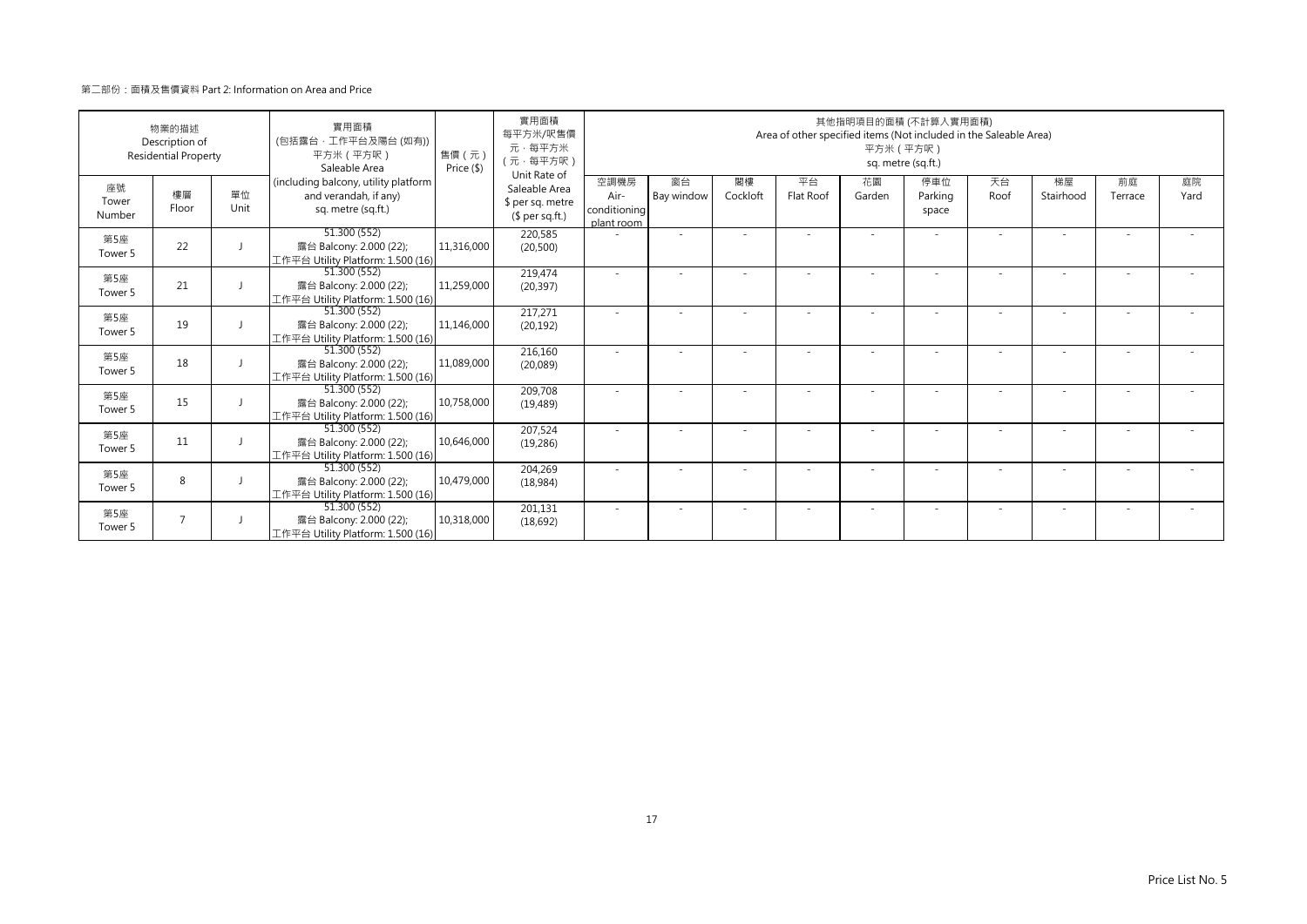## 第三部份:其他資料 **Part 3: Other Information**

- (1) 準買家應參閱發展項目的售樓說明書,以了解該發展項目的資料。 Prospective purchasers are advised to refer to the sales brochure for the Development for information on the Development.
- (2) 根據《一手住宅物業銷售條例》第 52(1)條及第 53(2)及(3)條, According to sections 52(1) and 53(2) and (3) of the Residential Properties (First-hand Sales) Ordinance, –

#### 第 52(1)條 / Section 52(1)

在某人就指明住宅物業與擁有人訂立臨時買賣合約時,該人須向擁有人支付售價的 5%的臨時訂金。 A preliminary deposit of 5% of the purchase price is payable by a person to the owner on entering into a preliminary agreement for sale and purchase in respect of the specified residential property with the owner.

#### 第 53(2)條 / Section 53(2)

如某人於某日期訂立臨時買賣合約,並於該日期後的5個工作日內,就有關住宅物業簽立買賣合約,則擁有人必須在該日期後的8個工作日内,簽立該買賣合約。 If a person executes an agreement for sale and purchase in respect of the residential property within 5 working days after the date on which the person enters into the preliminary agreement for sale and purchase, the owner execute the agreement for sale and purchase within 8 working days after that date.

#### 第 53(3)條 / Section 53(3)

如某人於某日期訂立臨時買賣合約時,但沒有於該日期後的 5 個工作日内,就有關住宅物業簽立買賣合約,則 –(i) 該臨時合約即告終止;(ii) 有關的臨時訂金即予沒收;及 (iii) 擁有人不得就該人沒有簽立買賣合約而 針對該人提出進一步申索。

If a person does not execute an agreement for sale and purchase in respect of the residential property within 5 working days after the date on which the person enters into the preliminary agreement for sale and purchase- ( preliminary agreement is terminated; (ii) the preliminary deposit is forfeited; and (iii) the owner does not have any further claim against the person for the failure.

(3) 實用面積及屬該住宅物業其他指明項目的面積是按《一手住宅物業銷售條例》第 8 條及附表二第 2 部的計算得出的。

The saleable area and area of other specified items of the residential property are calculated in accordance with section 8 and Part 2 of Schedule 2 to the Residential Properties (First-hand Sales) Ordinance.

(4) 註:『售價』指本價單第二部份中所列之住宅物業的售價,而『樓價』指臨時買賣合約中訂明的住宅物業的實際售價。因應不同支付條款及/或相關折扣(如有)按售價計算得出之價目,皆以向下捨位到最接近的千位 數作為樓價。

Note: "Price" means the price of the residential property set out in Part 2 of this price list, and "purchase price" means the actual price of the residential property set out in the preliminary agreement for sale and purc obtained after applying the relevant terms of payment and/or applicable discounts (if any) on the Price will be rounded down to the nearest thousand to determine the purchase price.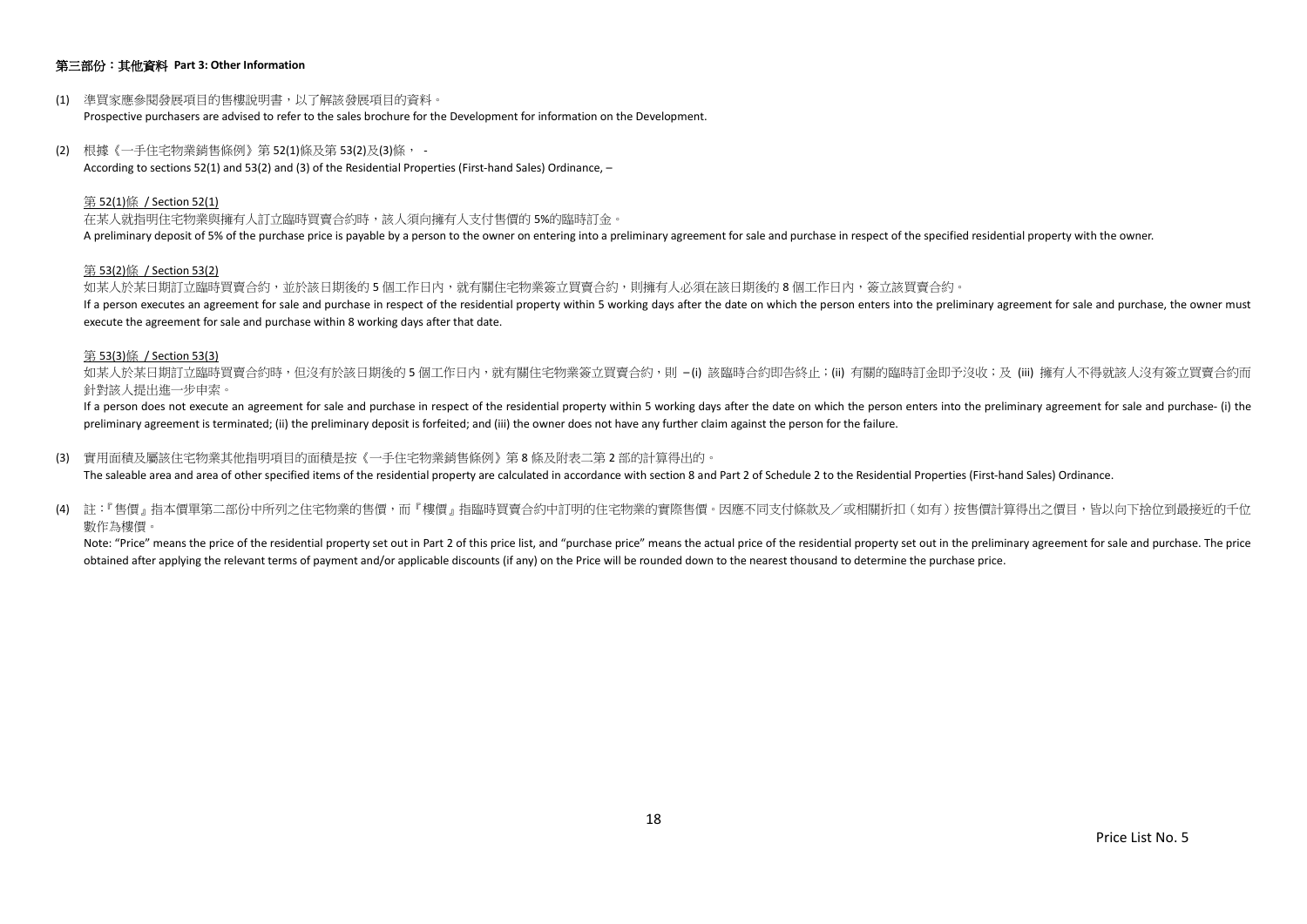## **(i)** 支付條款 **Terms of Payment**

買方於簽署臨時買賣合約時須繳付相等於樓價金額 5%之金額作為臨時訂金。該臨時訂金中的「本票支付部分」(見下表)須以本票支付(除非賣方另外同意)。臨時訂金中餘款以支票支付。上述銀行本票和支票抬頭 人為「羅文錦律師樓」或「Lo and Lo」。

Upon signing of the preliminary agreement for sale and purchase, the Purchasers shall pay the preliminary deposit which is equivalent to 5% of the Purchase Price. The "CO Payment Portion" (see the table below) of the preli deposit shall be paid by cashiers' order(s) (unless the Vendor agrees otherwise). Any balance of the preliminary deposit shall be paid by cheque(s). Each cashiers' order and cheque mentioned above shall be payable to "Lo a

| 購入之指明住宅物業種類 Type of the specified residential property purchased | 本票支付部分 CO Payment Portion |
|------------------------------------------------------------------|---------------------------|
| 開放式單位、一房單位 Studio, 1-Bedroom Unit                                | 港幣 HK\$200,000            |
| 兩房單位、兩房連工作間單位 2-Bedroom Unit, 2-Bedroom with Utility Room Unit   | 港幣 HK\$300,000            |
| 三房單位、其他任何種類 3-Bedroom Unit, any other type                       | 港幣 HK\$400,000            |

## **(A1)** 開心 **120** 付款計劃 **Joyful 120-day Payment Plan (**照售價減 **4%**折扣**) (4% discount on the Price)**

- (1) 買方須於簽署臨時買賣合約(「臨時合約」)時繳付相等於樓價 5%之金額作為臨時訂金。買方須於簽署臨時合約後 5 個工作日內簽署正式買賣合約(「正式合約」)。 The Purchaser shall pay the preliminary deposit equivalent to 5% of the purchase price upon signing of the Preliminary Agreement for Sale and Purchase ("PASP"). The formal Agreement for Sale and Purchase ("ASP") shall be signed by the Purchaser within 5 working days after signing of the PASP.
- (2) 買方須於簽署臨時合約後 30 天內再付樓價 5%作為加付訂金。 5% of the purchase price being further deposit shall be paid by the Purchaser within 30 days after signing of the PASP by the Purchaser
- (3) 買方須於簽署臨時合約後 120 天內或於賣方就其有能力將住宅物業有效地轉讓予買方一事向買方發出通知的日期後的 14 天內繳付樓價 90%作為樓價餘款,以較早者為準。
- 90% of the purchase price being balance of the purchase price shall be paid by the Purchaser within 120 days after signing of the PASP by the Purchaser or within 14 days after the date of the Vendor's written notification Purchaser that the Vendor is in a position validly to assign the residential property to the Purchaser, whichever is the earlier.

## **(B1)** 輕鬆 **360** 付款計劃 **Relax 360-day Payment Plan (**照售價減 **1.5%**折扣**) (1.5% discount on the Price)**

- (1) 買方須於簽署臨時合約時繳付相等於樓價 5%之金額作為臨時訂金。買方須於簽署臨時合約後 5 個工作日內簽署正式合約。 The Purchaser shall pay the preliminary deposit equivalent to 5% of the purchase price upon signing of the PASP. The ASP shall be signed by the Purchaser within 5 working days after signing of the PASP.
- (2) 買方須於簽署臨時合約後 120 天內再付樓價 5%作為加付訂金。 5% of the purchase price being further deposit shall be paid by the Purchaser within 120 days after signing of the PASP by the Purchaser
- (3) 買方須於簽署臨時合約後 360 天內或於賣方就其有能力將住宅物業有效地轉讓予買方一事向買方發出通知的日期後的 14 天內繳付樓價 90%作為樓價餘款,以較早者為準。 90% of the purchase price being balance of the purchase price shall be paid by the Purchaser within 360 days after signing of the PASP by the Purchaser or within 14 days after the date of the Vendor's written notification Purchaser that the Vendor is in a position validly to assign the residential property to the Purchaser, whichever is the earlier.

## **(C1)** 建築期付款 **Stage Payment Plan (**依照售價**) (The Price)**

(1) 買方須於簽署臨時合約時繳付相等於樓價 5%之金額作為臨時訂金。買方須於簽署臨時合約後 5 個工作日內簽署正式合約。

The Purchaser shall pay the preliminary deposit equivalent to 5% of the purchase price upon signing of the PASP. The ASP shall be signed by the Purchaser within 5 working days after signing of the PASP.

(2) 買方須於簽署臨時合約後 30 天內再付樓價 5%作為加付訂金。 5% of the purchase price being further deposit shall be paid by the Purchaser within 30 days after signing of the PASP by the Purchaser (3) 買方須於賣方就其有能力將住宅物業有效地轉讓予買方一事向買方發出通知的日期後的 14 天內繳付樓價 90%作為樓價餘款。

90% of the purchase price being balance of the purchase price shall be paid by the Purchaser within 14 days after the date of the Vendor's written notification to the Purchaser that the Vendor is in a position validly to a the residential property to the Purchaser.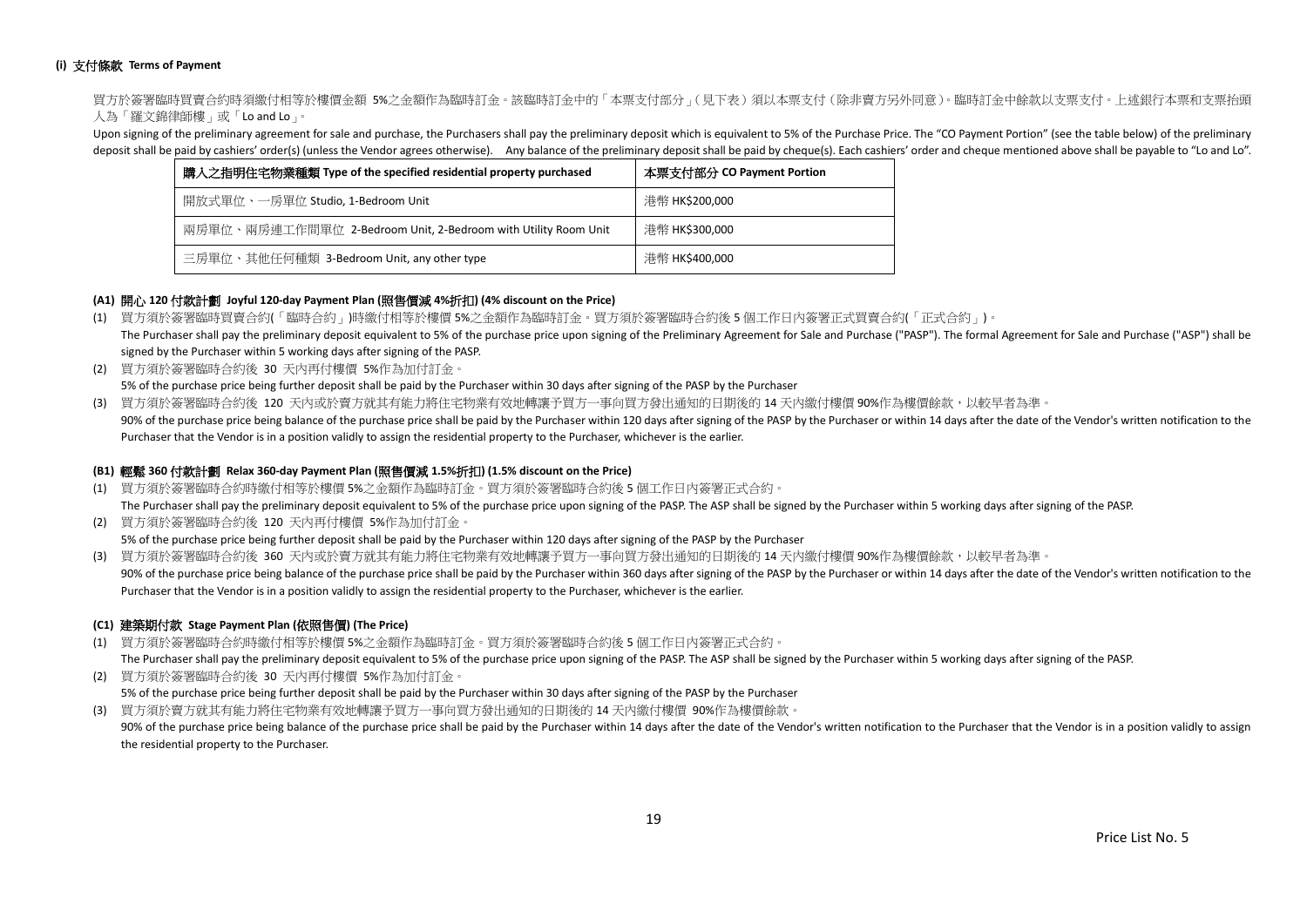備註:Note:

a. 有關臨時合約、正式合約及轉讓契所引致的印花稅(包括但不限於根據香港法例第 117 章《印花稅條例》可徵收的從價印花稅、額外印花稅、買家印花稅及附加印花稅)、業權契據及文件核證本之費用、所有登 記費用、圖則費用及適當比例之發展項目公契及管理協議(「公契」)製作、登記及完成之費用及其他有關住宅物業的買賣之文件等費用,一概由買方單獨承擔及繳付。 All stamp duty (including, without limitation, the ad valorem stamp duty, the special stamp duty, the Buyer's Stamp Duty and all additional stamp duty chargeable under the Stamp Duty Ordinance (Cap.117, Laws of Hong Kong) arising from the PASP, the ASP and the subsequent Assignment(s), the charges for certified copies of title deeds and documents, all registration fees, plan fees and a due proportion of the costs for the preparation, regist and completion of the Deed of Mutual Covenant and Management Agreement of the Development ("DMC") and any other documents relating to the sale and purchase of the residential property shall be solely borne and paid by the Purchaser.

(i) 如買方聘用賣方律師於買賣此發展項目的住宅物業代表他行事直至交易完成:

If the Purchaser appoints the Vendor's solicitors to represent him, in respect of the purchase of the residential property of the Development until completion: 買方原須支付有關正式買賣合約及轉讓契之律師費用(不包括業權契據及文件核證本之責用、登記費、圖則費用等及所有代墊付費用,代墊付費用仍須由買方支付)將由賣方支付。 the legal costs (excluding charges for certified copies of title deeds and documents, registration fees, plan fees and all disbursements which shall still be paid by the Purchaser) of the ASP and the Assignment will be borne by the Vendor

(ii) 在任何其他情況下:

In any other cases:

買賣雙方須各自負責其有關正式買賣合約及轉讓契之律師費用及代墊付費用。

each of the Vendor and the Purchaser shall pay its own solicitors' legal costs and disbursements of the ASP and the Assignment.

(iii) 買方須承擔住宅物業的按揭(如有)之所有法律及其他費用及代墊付費用。

The Purchaser shall bear all legal and other costs and disbursements in respect of any mortgage (if any) in respect of the residential property.

(iv) 如買方希望更改付款計劃,可於不早於簽署正式買賣合約後 30 日但不遲於付清樓價餘額之屆滿日前 30 日或(如適用)正式合約內訂明的發展項目的預計關鍵日期前 30 日(以較早者為準)向賣方提出申 請,並須承擔有關律師費用及雜費(如有)。對前述更改之申請及申請條件的批准與否,視乎有關付款計劃、折扣、贈品、財務優惠或利益的有效性和賣方的最終決定。 If the Purchaser wishes to change the payment plan, the Purchaser can apply to the Vendor for such change not earlier than 30 days after the date of signing of the ASP but not later than 30 days before the due

date of settlement of the balance of purchase price or (if applicable) not later than 30 days before the estimated material date for the Development as specified in the ASP (whichever is earlier) and bear all related solicitor's cost and disbursements (if any). The approval or disapproval of the aforesaid application for change and the application conditions are subject to the availability of the relevant payment plan(s), discount(s), gift(s), financial advantage(s) or benefit(s) and the final decision of the Vendor.

b. 冒方須在成交時繳付公契所委任之管理人或償還予賣方一切管理費按金、特別基金、泥頭清理費、預繳管理費及其他根據大廈公契規定可收取之其他按金及費用,買方並須償還賣方代住宅物業已支付的所有費 用包括但不限於水及電等設施的按金。

The Purchaser shall on completion pay to the Manager appointed under the DMC or reimburse the Vendor all management fee deposits, special funds, debris removal fees, advance payments of management fees and other deposits and payments which are payable in respect of the residential property under the DMC and the Purchaser shall reimburse the Vendor for all payments including without limitation to utilities deposits for water and electricity already paid by the Vendor in respect of the residential property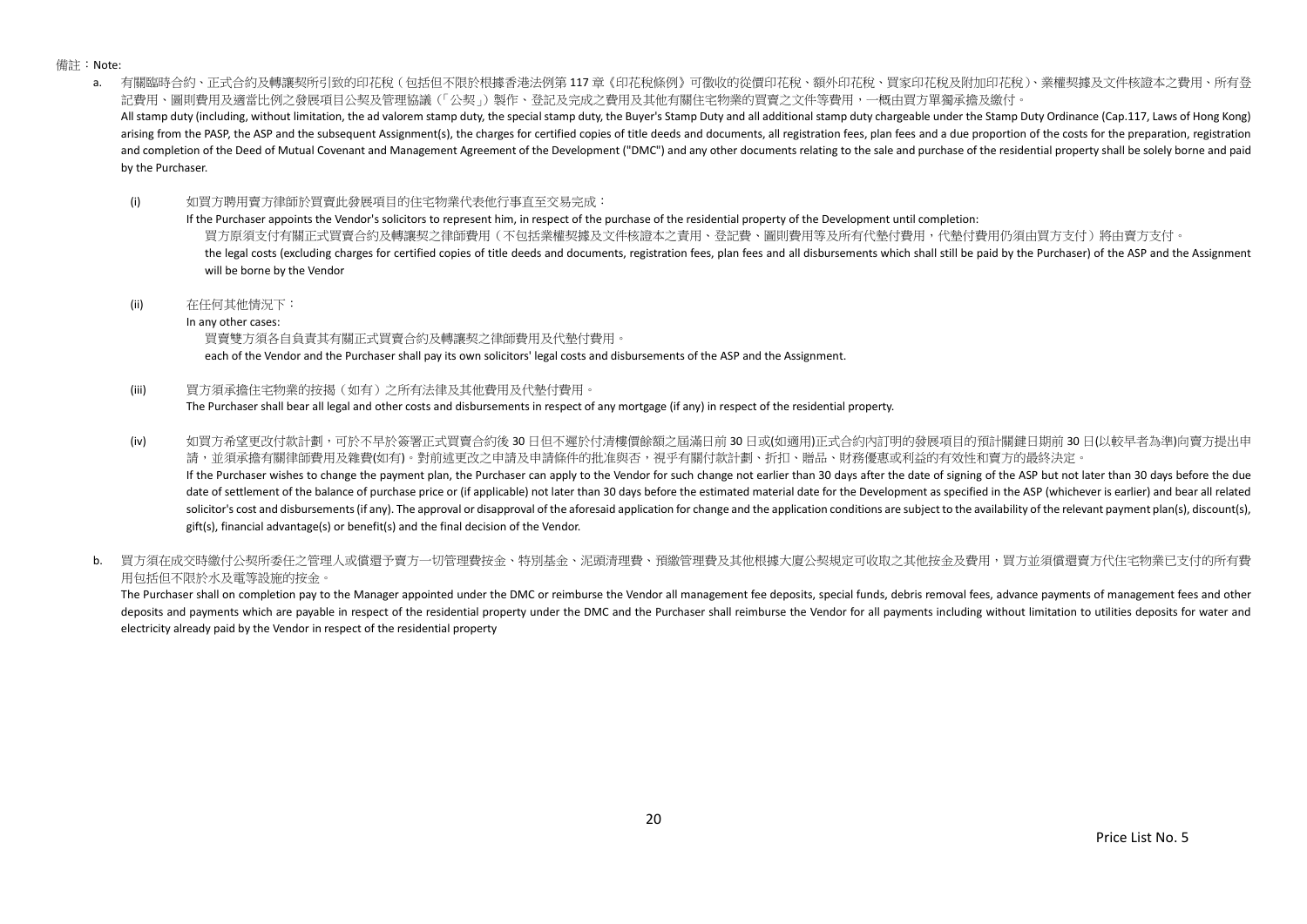#### **(ii)** 售價獲得折扣的基礎 **The basis on which any discount on the price is available**

除根據上述(4)(i)段所列之售價優惠外,買方還享有以下折扣優惠:

In addition to the corresponding discount on the Price that is listed in paragraph (4)(i) above, the Purchaser will be offered discounts as listed below:

## **1.** 「**Club Centralcon**」會員優惠

#### **Privilege for** 「**Club Centralcon**」 **member**

在簽署臨時合約當日,買方如屬「Club Centralcon」會員,可獲 1.25%售價折扣優惠。最少一位個人買方(如買方是以個人名義或如多於一名個人買方,則最少其中一名)或最少一位買方之董事(如買方是以香港註 冊成立的公司名義) 須為「Club Centralcon」會員,方可享此折扣優惠。為免疑問,每一住宅物業只可享用此折扣優惠一次。

A 1.25% discount on the Price would be offered to the Purchaser of the residential property who is a [Club Centralcon ] member on the date of signing of the PASP. The individual Purchaser (if the Purchaser is an individual or if more than one, at least one of them) or at least one director of the Purchaser (if the Purchaser is a corporation incorporated in Hong Kong) should be a  $\overline{C}$ Club Centralcon  $\overline{C}$  member on the date of signing order to enjoy the discount offer. For avoidance of doubt, each residential property can enjoy this discount offer once.

## **2.** 印花稅優惠

#### **Stamp Duty Benefit**

買方可獲額外售價 3.75%折扣作為印花稅優惠。 An extra 3.75% discount on the Price would be offered to the Purchaser as the Stamp Duty Benefit.

## **3.** 限時折扣優惠

#### **"Early Bird" Purchase Benefit**

凡於 2021 年 12 月 31 日或之前簽署臨時合約,買方可獲 3%售價折扣優惠。 3% discount on the Price would be offered to the Purchaser who sign(s) the PASP on or before 31 December 2021.

## **4.** 直達金鐘大優惠

**"Direct Express to Admiralty" Benefit** 買方可獲額外售價 3%折扣作為直達金鐘大優惠。 An extra 3% discount on the Price would be offered to the Purchaser as the "Direct Express to Admiralty" Benefit.

## **(iii)** 可就購買發展項目中的指明住宅物業而連帶獲得的任何贈品、財務優惠或利益

**Any gift, or any financial advantage or benefit, to be made available in connection with the purchase of a specified residential property in the Phase**

## **1.** 優越住客車位認購權

## **Premium Option to purchase Residential Parking Space**

在買方揀選住宅物業的同時,該單位於價單上設標誌"^"的買方在受制於合約的情形下,在賣方作出出售發展項目的住宅停車位的要約時(賣方無須作出任何出售要約),可獲認購項目內一個住宅車位之權利("車 位認購權")。相關買方需依照賣方所訂之時限決定是否購買住客車位及就該住客車位簽署相關買賣合約,逾時作棄權論。住宅車位認購權不得轉讓。住客車位的價單及銷售安排詳情將由賣方全權及絕對酌情決 定,並容後公佈。

At the same time when a Purchaser selects a residential property, the Purchaser of a residential property that has a sign "^" in the above price list shall, subject to contract, have an option to purchase a residential par in the Development ("Purchase Option") when an offer to sell a residential car parking space of the Development is made by the Vendor (which offer the Vendor is not obliged to make). The relevant Purchaser must decide whether to purchase such a residential parking space and must enter into a relevant sale and purchase agreement in respect of such residential parking space within the period as prescribed by the Vendor, failing which that Purchaser will be deemed to have given up the Purchase Option. The Purchase Option is not transferrable. Price List and sales arrangement details of residential parking spaces will be determined by the Vendor at its sole a absolute discretion and will be announced later.

#### 本段不對賣方構成任何具約束力的責任去出售或邀約出售發展項目的任何住宅停車位或任何買賣合約或協議,且不就發展項目的任何住宅停車位構成任何權利或權益。

Nothing in this paragraph shall constitute any binding obligation on the Vendor's part to sell or offer to sell any residential car parking space or any contract or agreement for sale whatsoever or create any right or inte and in any residential car parking space(s) in the Development.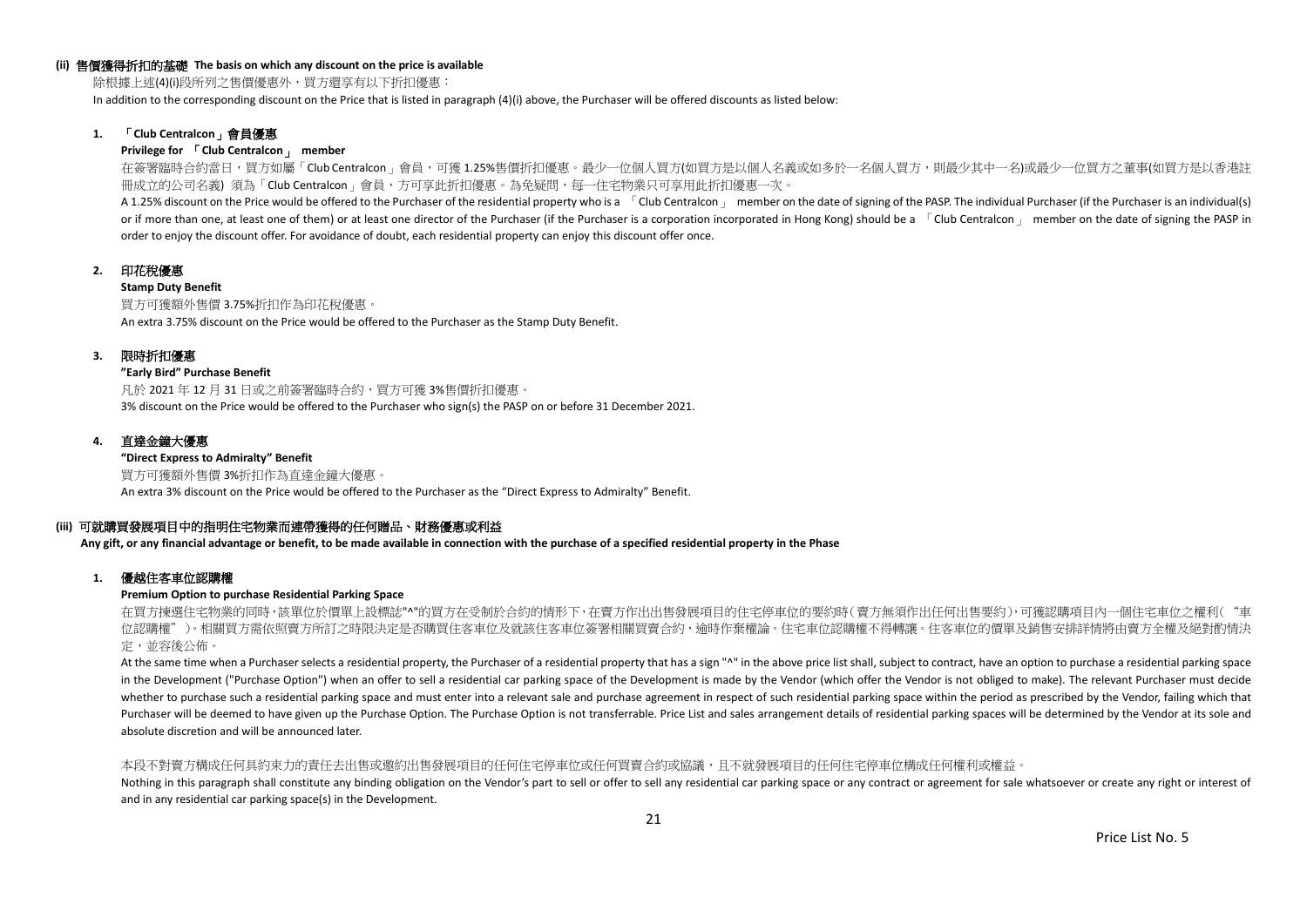## **(iv)** 誰人負責支付買賣該項目中的指明住宅物業的有關律師費及印花稅

**Who is liable to pay the solicitors' fees and stamp duty in connection with the sale and purchase of a specified residential property in the Development**

請參閱上述 4(i)段備註 a 。 Please refer to Note a. of paragraph 4(i) above.

## **(v)** 買方須爲就買賣該發展項目中的指明住宅物業簽立任何文件而支付的費用

**Any charges that are payable by a purchaser for execution of any document in relation to the sale and purchase of a specified residential property in the Development** 請參閱上述 4(i)段備註 a 。

Please refer to Note a. of paragraph 4(i) above.